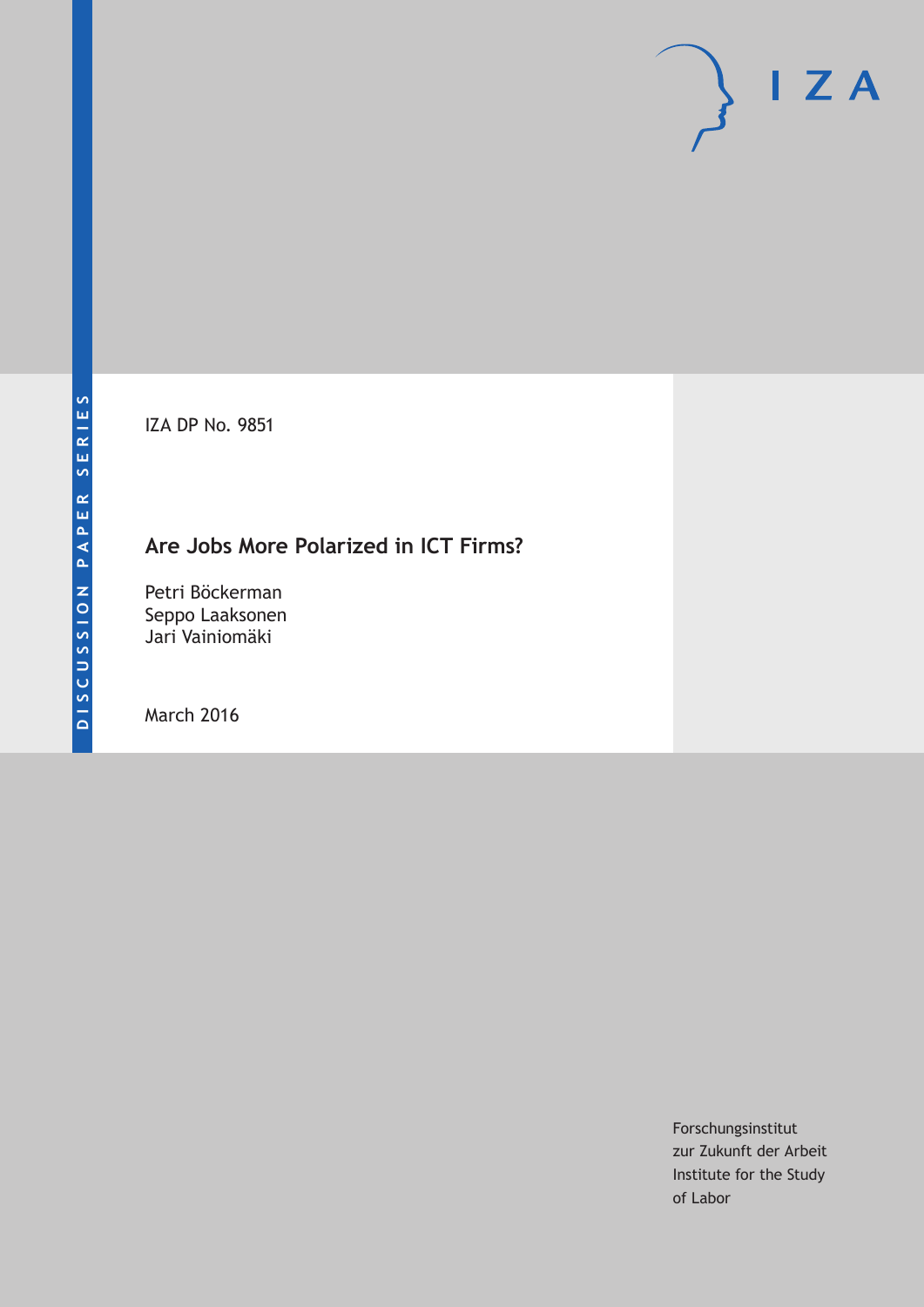# **Are Jobs More Polarized in ICT Firms?**

## **Petri Böckerman**

*Turku School of Economics, Labour Institute for Economic Research and IZA* 

### **Seppo Laaksonen**

*University of Helsinki* 

## **Jari Vainiomäki**

*University of Tampere*

## Discussion Paper No. 9851 March 2016

IZA

P.O. Box 7240 53072 Bonn Germany

Phone: +49-228-3894-0 Fax: +49-228-3894-180 E-mail: iza@iza.org

Any opinions expressed here are those of the author(s) and not those of IZA. Research published in this series may include views on policy, but the institute itself takes no institutional policy positions. The IZA research network is committed to the IZA Guiding Principles of Research Integrity.

The Institute for the Study of Labor (IZA) in Bonn is a local and virtual international research center and a place of communication between science, politics and business. IZA is an independent nonprofit organization supported by Deutsche Post Foundation. The center is associated with the University of Bonn and offers a stimulating research environment through its international network, workshops and conferences, data service, project support, research visits and doctoral program. IZA engages in (i) original and internationally competitive research in all fields of labor economics, (ii) development of policy concepts, and (iii) dissemination of research results and concepts to the interested public.

IZA Discussion Papers often represent preliminary work and are circulated to encourage discussion. Citation of such a paper should account for its provisional character. A revised version may be available directly from the author.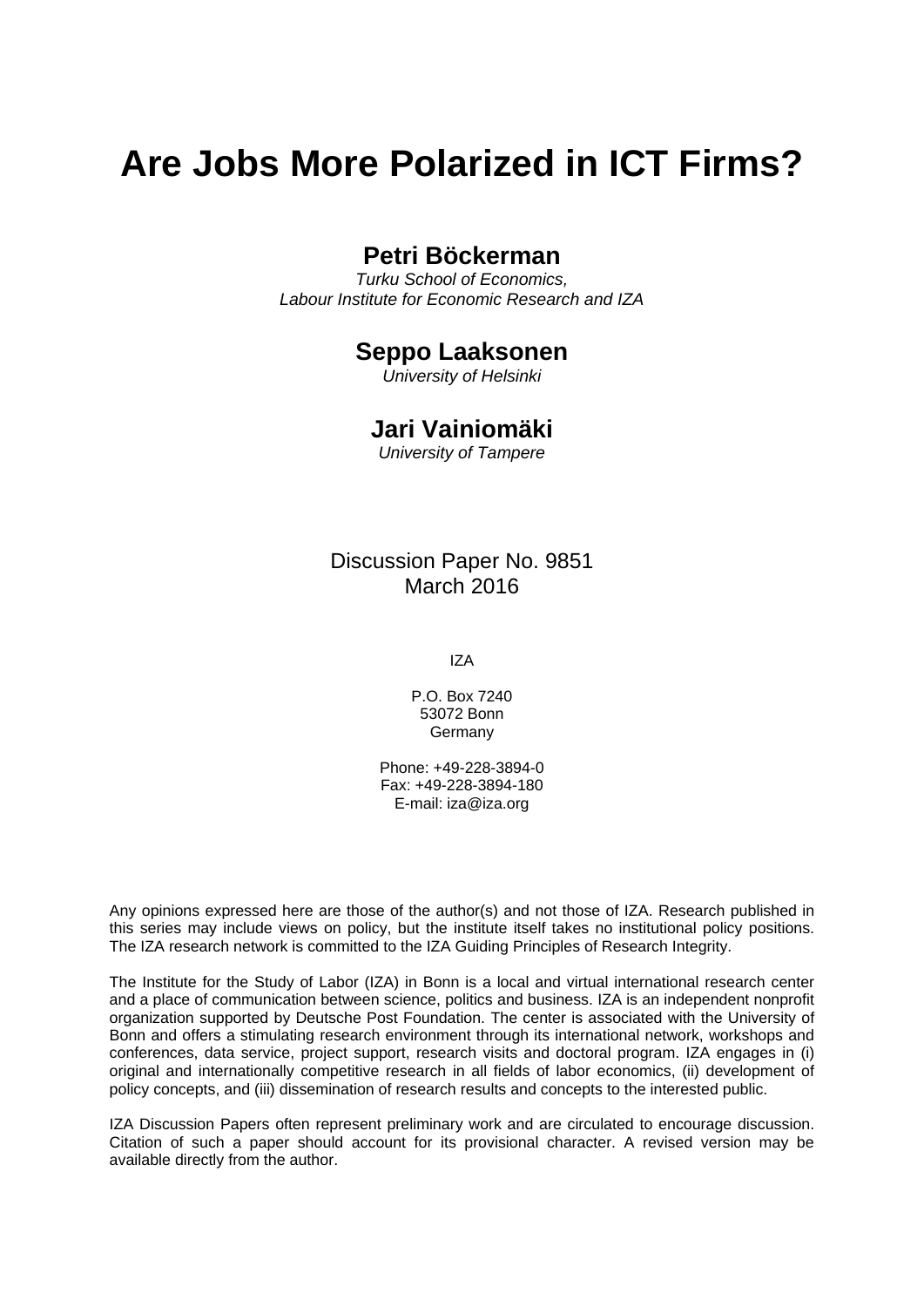IZA Discussion Paper No. 9851 March 2016

## **ABSTRACT**

## **Are Jobs More Polarized in ICT Firms?\***

We perform decompositions and regression analyses that test the routinization hypothesis and implied job polarization at the firm level. Prior studies have focused on the aggregate, industry or local levels. Our results for the abstract and routine occupation groups are consistent with the routinization hypothesis at the firm level. The observed changes are linked to ICT adoption. Thus, disappearing middle-level (routine) work can be traced to firmlevel technological change.

JEL Classification: J23, J24, J31, O33

Keywords: skill-biased technological change, job polarization, routinization

Corresponding author:

 $\overline{a}$ 

Petri Böckerman Labour Institute for Economic Research Pitkänsillanranta 3A FI-00530 Helsinki Finland E-mail: petri.bockerman@labour.fi

<sup>\*</sup> We are grateful for Matthias Strifler and participants at the Comparative Analysis of Enterprise Data (CAED) conference 2015 in Istanbul for comments. This work was supported by a grant from the Palkansaaja Foundation and by the Academy of Finland Strategic Research Council funding for the project Work, Inequality and Public Policy (grant number 293120).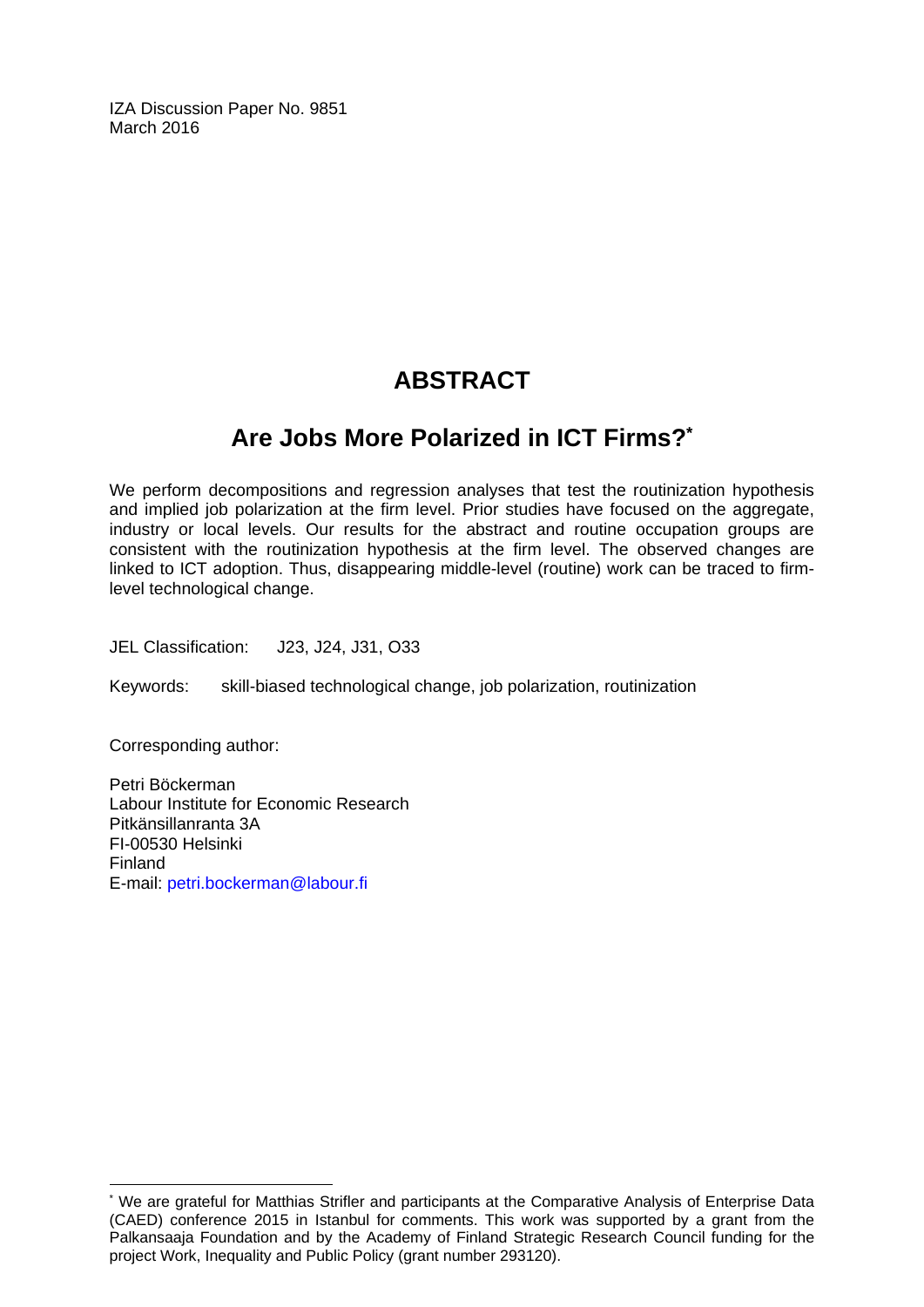#### **1. Introduction**

According to the dominant view in the literature, the driving force behind the increase in wage differentials, education premiums and skill-upgrading observed in industrialized countries since the 1970s/1980s has been skill-biased technological change (SBTC) (see e.g., Bound and Johnson (1992); and Acemoglu (2002) for a review). However, Card and DiNardo (2002), and Acemoglu and Autor (2010) have noted several anomalies that are difficult to explain with the standard SBTC model. Acemoglu and Autor (2010) presented a task-based model of technological change to explain these anomalies. Earlier, Autor, Levy and Murnane (ALM) (2003) focused on computer-based production technologies and also argued for an approach that distinguishes between the tasks that workers do in their jobs and the skills they use to perform these tasks. Adoption of computers at the workplace changes the demand for tasks that are performed at work. Computers replace the performance of routine tasks, but complement non-routine analytical and interactive tasks. ALM (2003) showed that a decline in computer prices leads to increased demand for total routine task input, including computer capital, but a reduction in the routine task input of human labour. This process is dubbed the routinization hypothesis (or routine-biased technological change). The increase in analytical non-routine tasks increases the relative demand for educated workers, because they have a comparative advantage in performing these tasks and in computer usage. On the other hand, the demand for intermediate-skilled (educated) workers declines, because they often work in routine-task intensive jobs.

Autor, Katz and Kearney (2006) and Goos and Manning (2007) argued that the routinization process may lead to job polarization, where employment growth is concentrated in low and high skill (wage) occupations, while jobs in the middle of the skill distribution continuum are diminished.<sup>1</sup> Low wage (education), non-routine manual and service jobs are unlikely to be directly affected by computerization, but non-homothetic preferences in product demand may lead to increasing demand for low paid services and non-routine manual jobs.

Acemoglu and Autor (2010) present empirical evidence for their task-based model using aggregate-level regressions for the wage changes of different skill groups

 1 Jenkins (1995) precedes the current literature on job polarization.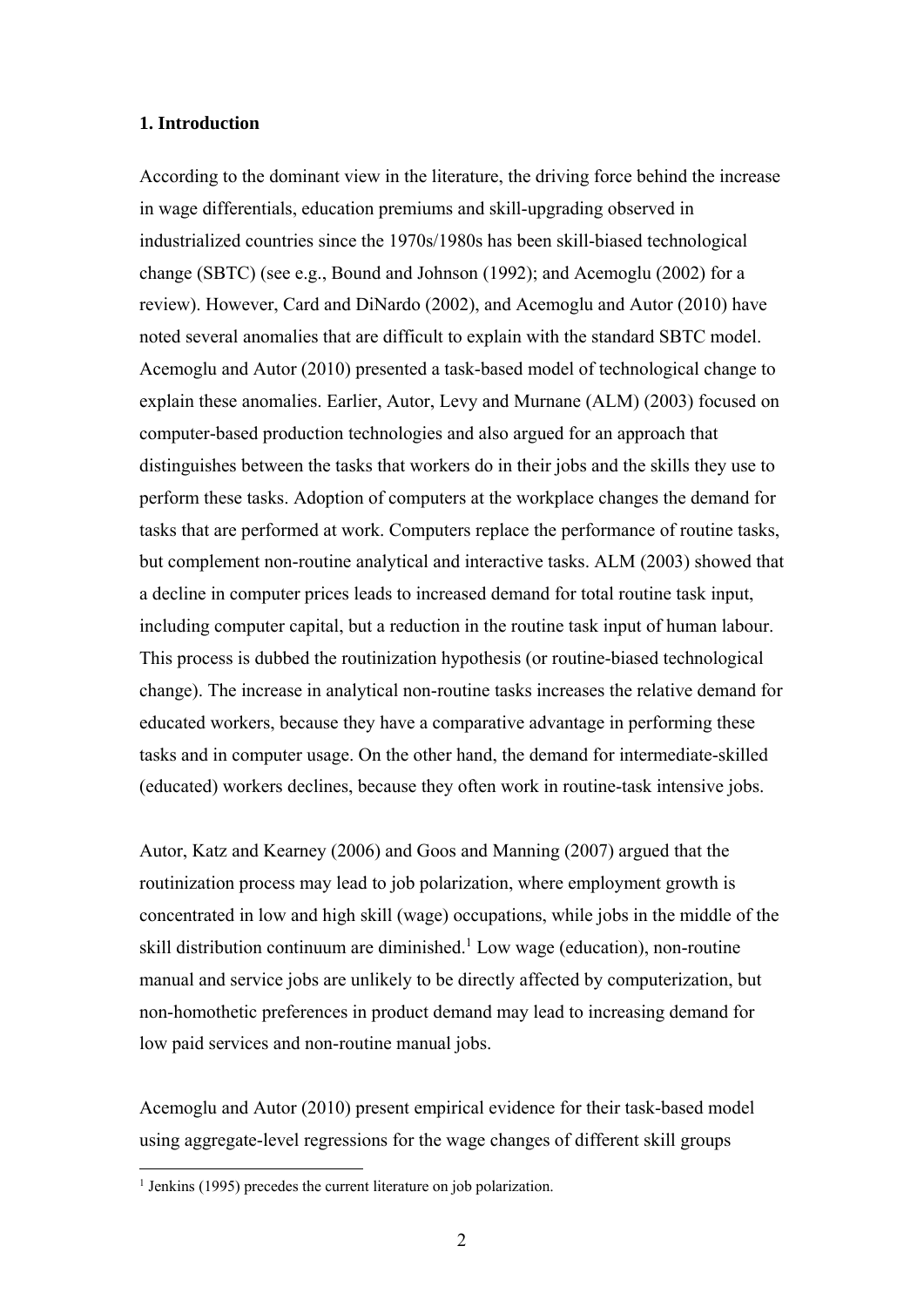(defined by sex, education and experience). They measure the relative advantage of the skill groups in performing abstract, routine or service tasks by the shares of each skill group in abstract, routine, and service occupations prior to the computer era. The increase over time (which proxies for technological change) in the coefficients for these initial abstract and service shares, compared to routine shares, in explaining wage changes is consistent with their task-based model for technological change, routinization and polarization.2

ALM (2003) provided industry-level evidence for their model. They used task measures derived from the Dictionary of Occupation Titles (DOT) and showed that analytical and interactive non-routine task inputs increase more and routine task inputs decrease more in industries that invest more heavily in computer capital. Michaels, Natraj and Van Reenen (2014) used country-industry panel data, and showed that wage bill shares (and relative wages) for both high and low education levels are positively related to industry ICT capital, whereas those for the middle educated are negatively related to ICT. This pattern is consistent with job polarization. Also, Goos et al. (2010) used country-industry data to show that polarization is a pervasive phenomenon in 16 European countries, and furthermore, that the routine task intensity of occupations is a more important driver of employment polarization than offshorability.

Autor et al. (2013a) applied a spatial equilibrium model to show that the falling cost of computing, combined with preference for variety in consumption, can explain both the rise in service occupations and polarization in employment and wages. Using commuting-zone data they found that local labour markets that initially specialized in routine tasks adopted more information technology, experienced growth in service occupations and experienced wage polarization between 1980 and 2005. An alternative explanation for the decline in routine (manufacturing) work is import penetration from, or offshoring to, low cost countries. Autor et al. (2013b) exploited the commuting-zone variation in rising Chinese import competition between 1990 and 2007 to examine recent labour market trends in terms of employment and wages in

 $\overline{a}$ 

<sup>&</sup>lt;sup>2</sup> It should be noted that Acemoglu and Autor (2010) describe their empirical exercise as "...highly preliminary – indeed, it is intended as an example of an empirical approach rather than a test of the theory…".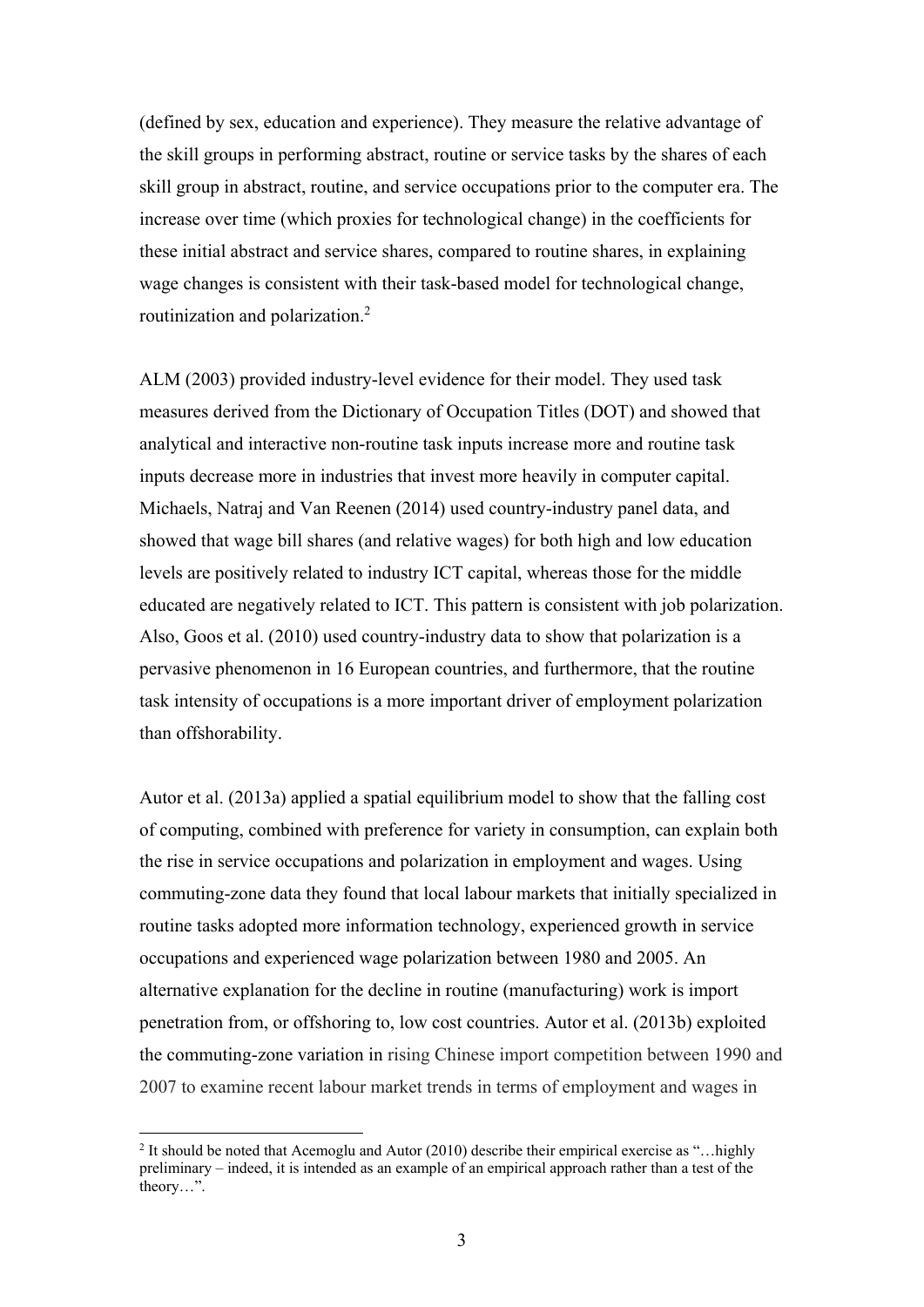the US local labour markets. They showed that increasing import penetration explains one-quarter of the aggregate decline in US manufacturing employment, and reduces wages in local labour markets. Autor et al. (2013b) reported that highly trade-exposed and highly technology-exposed commuting zones are dissimilar in their occupational employment structures. Automation and trade therefore affect local labour markets differentially in terms of employment structure and wages.

The novelty of this paper is that we study the routinization hypothesis and implied job polarization using firm-level data. As noted in the discussion above, most (if not all) empirical studies of this issue have been conducted using different types of aggregate data (total economy, industries, locations). Our point of departure in this paper is to examine changes in the structure of labour demand at the firm level using linked data; this allows us to study the technology explanation for routinization and job polarization at the micro level, where actual labour demand decisions are made. In this way, we account for the effects of the compositional changes in product demand on the structure of employment and/or wages. The compositional changes in production confound aggregate studies if they are driven by factors other than technology (for example by offshoring or consumer preferences). Furthermore, we are able to examine routinization and polarization at the firm level using firm-specific adoption of specific Information and Communication Technologies (ICT) as explanatory variables for employment structure in firm-level regressions. Using firmlevel ICT indicators allows us to establish a more direct link between observed occupational or educational changes and computer-based technological change than aggregate studies based only on time effects or industry-level aggregates. Using micro data, we are also able to perform decompositions of changes in educational and occupational employment (wage bill) shares into within firm, between firm, and entry-exit components to gain insight into the likely sources of these changes.

The paper is structured as follows. Section 2 describes the data. The results from decompositions are provided in Section 3. Section 4 discusses the specification of firm-level regressions and reports the estimates. Section 5 concludes.

4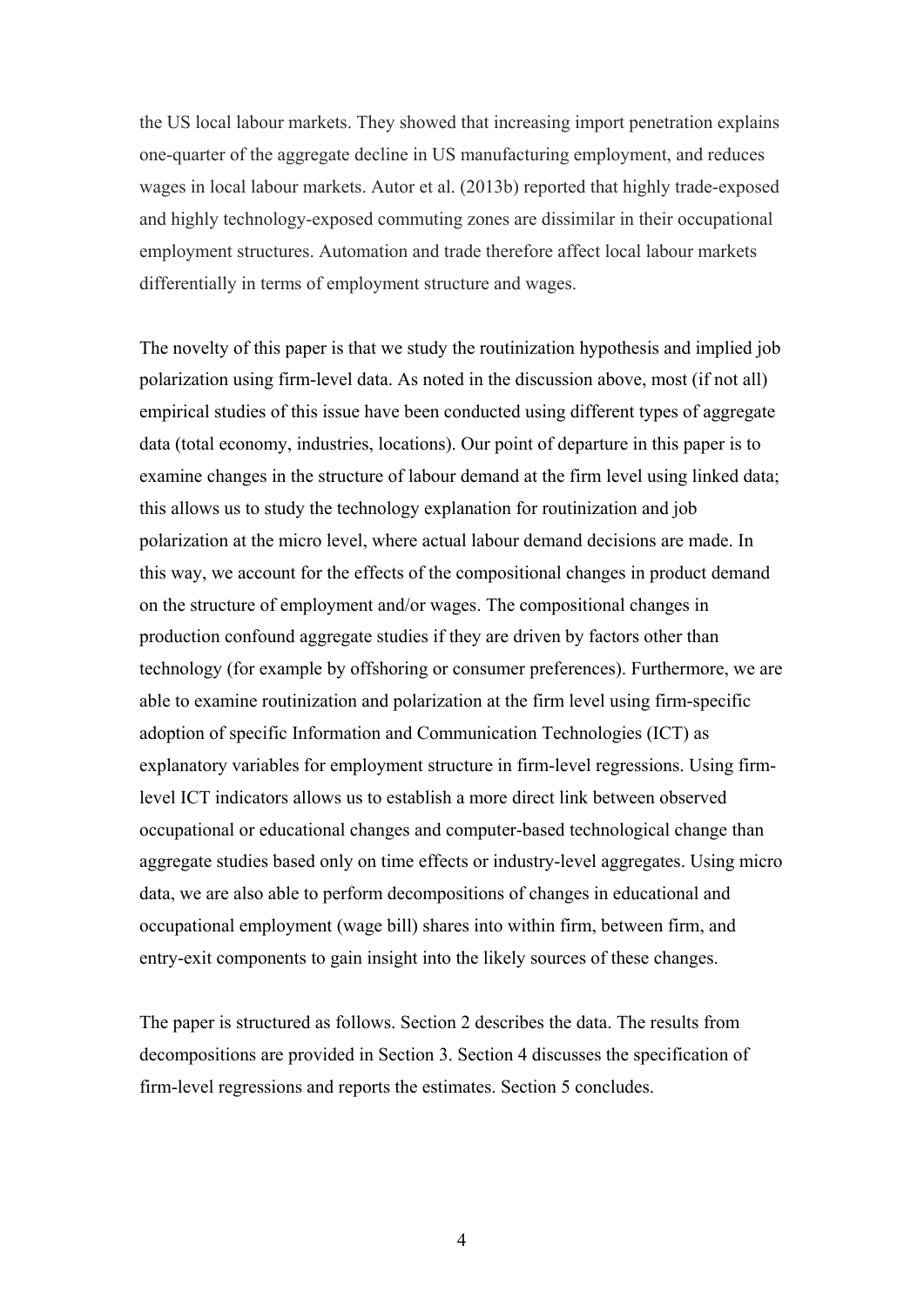#### **2. Data**

We use linked data that matches wage structure statistics to firm-level technology indicators. Harmonized Wage Structure Statistics (HWSS) data of Statistics Finland combines annual wage structure statistics data into harmonized panel data, where all important wage measures and classifications, such as industry and occupation, are consistent across years and sectors. The core of the annual wage structure statistics is the set of firm and individual level wage surveys of employer federations for their member firms. Statistics Finland augments these with samples of non-member firms and sectors not covered by the employer data. The harmonized data is available for the private sector for every year from 1995 onwards. In this paper, we exclude the recession years following the financial crisis after 2008, because our interest is in the structural effects of new technology.

Harmonization over time is needed because of the differences and changes in both collective wage contracts and classifications used over time and across sectors. The annual harmonization across different sectors takes into account the differences in wage concepts and compensation components used in different collective agreements. For example, hourly and monthly pay schedules are made fully comparable.

In the panel data education, occupation and industry variables are harmonized over time to the latest versions of standard classifications of Statistics Finland. Formal education is available from a comprehensive register of completed degrees. The industry classification of firms is available at the 5-digit level but used in the analyses at the 2-digit level. Occupation codes in the primary data are converted into international ISCO 2001 codes at the 5-digit level but used in the analyses at the 3 digit level. Unfortunately, it is not possible to completely harmonize some occupations for white-collar manufacturing workers over the break point 2001-2002 due to a classification change in the primary employer survey data. Hence, we either perform all our estimations using separate data before and after this break point using the periods 1995-2001 and 2002-2008, or focus only on the latter period.

This longitudinal data for the years 1995-2008 contains some 600 000–750 000 employees per year. Approximately 28 000 firms exist in the data for at least one year

5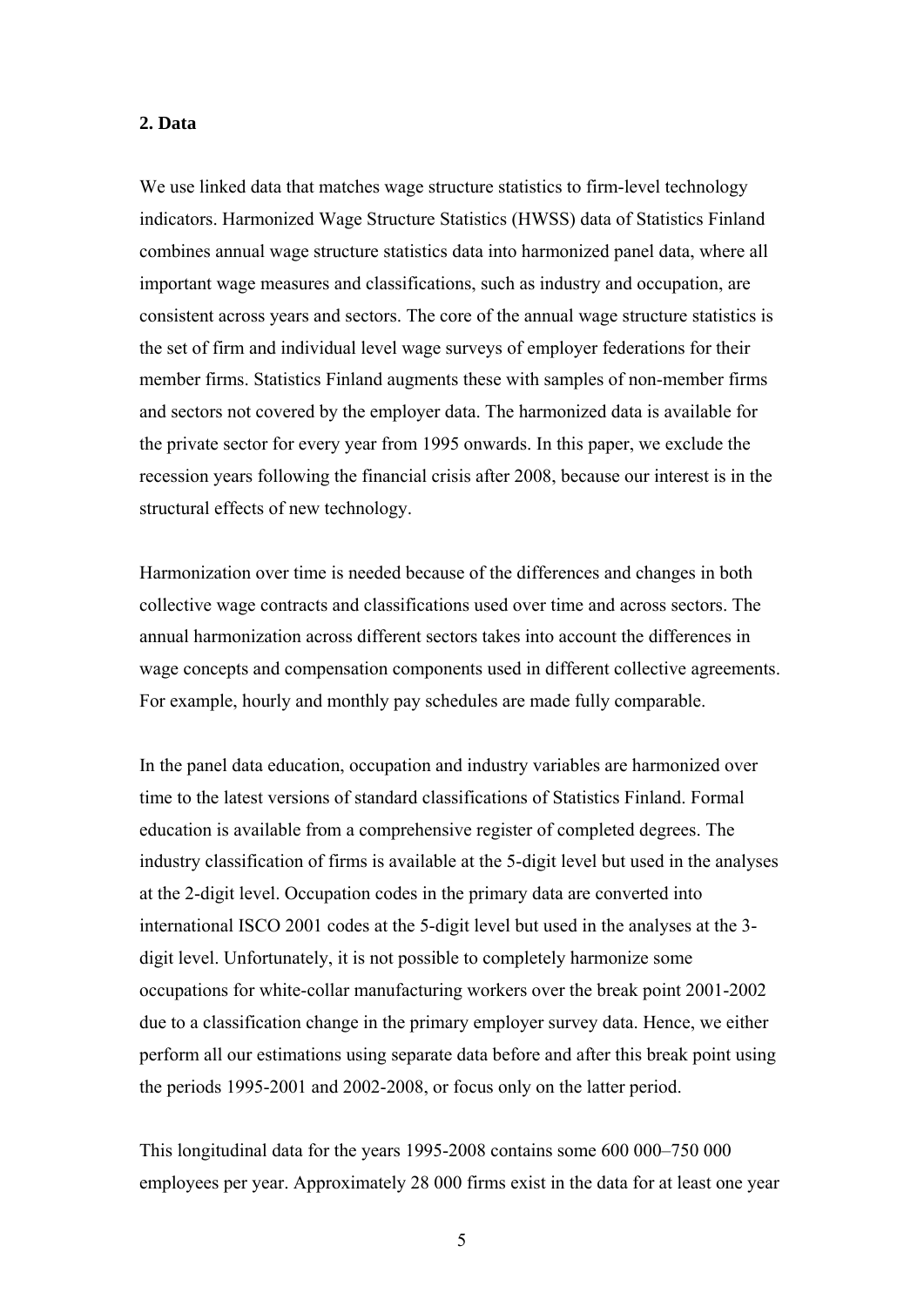during the period 1995-2008. Using sampling weights, these data are representative of the total private sector (with the exception of the smallest firms, which are exempt from the wage surveys of employer associations and Statistics Finland).

Our wage concept, the "hourly wage for regular working time" includes basic pay as well as various supplements for working conditions and performance-pay paid on a regular basis. It does not include overtime pay or one-off items, such as holiday and annual performance bonuses. In addition to wages we observe regular working hours per month for each worker in these wage statistics. Because the employer of each person is known, we are able to calculate the total number of employed persons and their total monthly wage bill for each firm in these statistics. Finally, we observe the education level and the occupation of each person, so we are able to disaggregate these measures according to education and occupation in order to examine the employment structure at the firm level.

The wage bill is divided into three education groups (low, intermediate and high) and three occupation groups (abstract, routine and service occupations). We have also constructed similar shares for hours worked and employed persons, but the results for these are similar to the wage bill, so we report only the latter. The low education group consists of those with basic compulsory education only. The high education group consists of those with a university level bachelor's degree or higher. The intermediate group consists of all degrees in between, i.e., from vocational to nonuniversity higher degrees that usually involve two to four years of education. Our occupational grouping is an application of the classification presented in Acemoglu and Autor (2010) to the Finnish ISCO occupations. The abstract group includes managers, professionals and technicians; the routine group includes sales, clerical, production and operator's work; and services include occupations in protection, food preparation, building and grounds, cleaning and personal care and services.

Using this data we first illustrate the aggregate pattern of employment polarization in the Finnish private sector.<sup>3</sup> As Figure 1 shows, changes in employment shares by initial occupational wage deciles have been U-shaped in both the 1995-2001 and

 $\overline{a}$ 

<sup>&</sup>lt;sup>3</sup> Earlier Finnish evidence on polarization at the aggregate level is provided in Asplund et al. (2011), Mitrunen (2013) and Böckerman et al. (2013).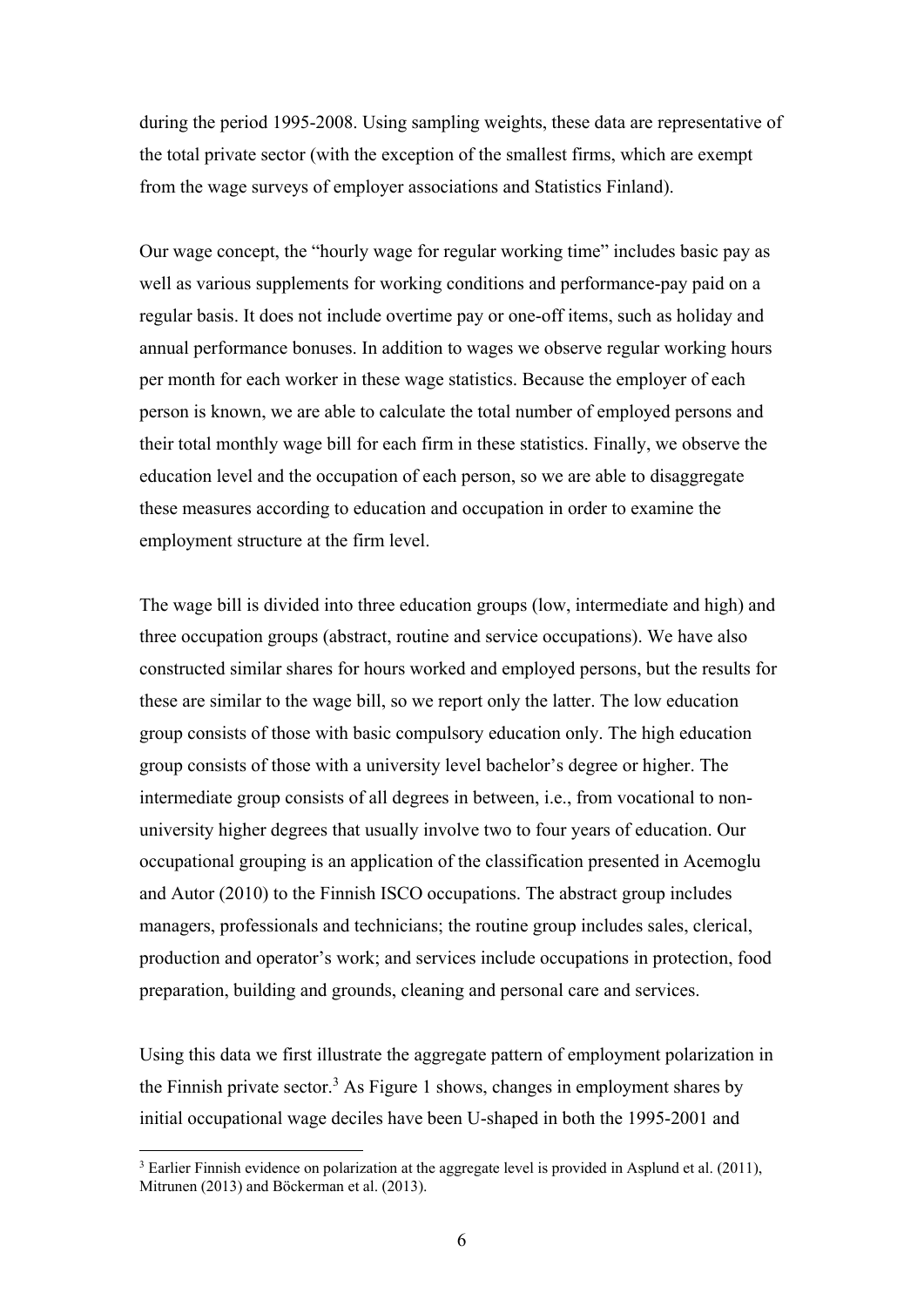2002-2008 periods, similar to the polarization pattern documented for the UK in Goos and Manning (2007). On the other hand, we find no indication of wage polarization in Finland in Böckerman et al. (2013), where wage growth increases almost linearly with initial wage levels.

#### Figure 1 here

 $\overline{a}$ 

We augment wage and employment data with firm-level variables for the adoption of Information and Communication Technology. Our data on the use of information technology and electronic commerce in firms originates from the Statistics Finland survey "Use of Information Technology in Enterprises" (ICT survey). The survey is a stratified random sample of firms in the sampling frame of the Business Register of Statistics Finland. It covers all large firms (100 employees or more) and a random sample of smaller firms with more than 5 employees. Because the HWSS data samples also for smaller firms, matching these two data sources reduces the number of firms in the linked data substantially. Therefore, our results are representative only for the larger firms. The variables in this survey describe the usage of ICT in firms, for example, Internet, intranet, broadband, home pages, services offered via home pages, electronic commerce, and electronic data interchange (EDI). The full list and explanations of variables is provided in Appendix 1.

The variables that describe various aspects of ICT are highly correlated as they measure the underlying characteristics of firms that affect the adoption of new technologies.<sup>4</sup> We use factor analysis to compress this information into latent factors, which we use as explanatory variables in our regressions. This alleviates multicollinearity and variance inflation in the estimated models, because the factors are orthogonal. We use the principal factors method and based on the eigenvalues three factors are adequate to describe the common variance of the ICT indicators. The cumulative variance explained is 71%. Factor loadings are documented in Appendix 2. We call Factor 1 EDI as it loads on variables related to the usage of electronic data interchange by the firm for various purposes (sending and receiving invoices or

<sup>&</sup>lt;sup>4</sup> For the 16 ICT indicators only two pair-wise correlations are not statistically significant at the 5% level. The correlations are usually in the interval 0.30-0.50 (max 0.64) and statistically significant at the 1% level.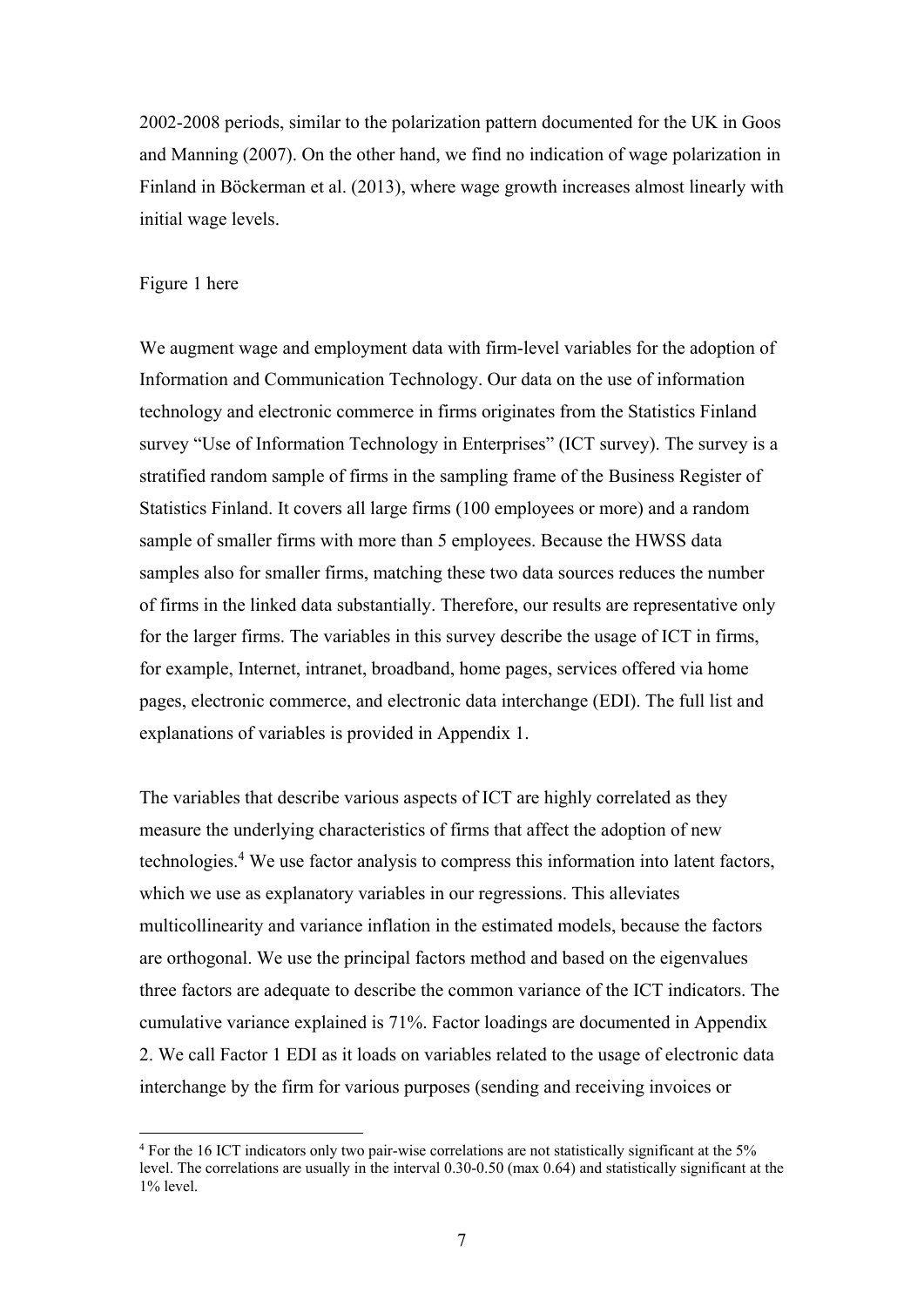orders, or sending transport documents). Factor 2 loads on a large number of variables related to broadband or mobile access to the Internet, the firm's having a web site, and that the firm orders or sells through computer networks. This factor also loads on the firm having enterprise resource planning (ERP), but we call this the Internet factor for short. The third factor loads on two variables indicating whether the firm shares supply chain management (SCM) data with suppliers or customers.

Furthermore, we match task input measures at the occupation level from Goos, Manning and Salomons (GMS) (2010) into the wage data. These authors provide measures of the abstract, routine and service intensity for each 2-digit occupation. The measures are derived from the 2006 version of the Occupational Information Network (ONET) database, which provides the occupational attributes and characteristics of workers in 812 US SOC (Standard Occupational Classification) occupations. GMS (2010) manually convert these to the International Standard Classification of Occupations (ISCO), so we can match the GMS (2010) measures to our data at the 2 digit ISCO level. GMS (2010) use 96 ONET variables related to worker characteristics, worker requirements and work activities to create their measures for the Abstract, Routine and Service task intensities of different occupations. The task information is gathered from job incumbents, occupational analysts and occupational experts, who evaluate how important these task variables are in each occupation on a scale from 1 (not important at all) to 5 (extremely important). The 96 ONET variables are divided into one of the three groups of Abstract, Routine and Service tasks. Abstract task variables measure things like critical thinking and complex problem solving. Routine task variables measure things like manual dexterity, finger dexterity and operation monitoring. Service task variables measure assisting and caring for others, service orientation, and establishing and maintaining interpersonal relationships. The actual task measures are averages of these variables for each SOC occupation. They are converted to an ISCO occupation, using US employment in SOC cells as weights. Each task measure is normalized to have zero mean and unit standard deviation and they are available at the 2-digit ISCO level from GMS (2010).

Figure 2 documents the development of the task importance variables as weighted means across 3-digit occupations over time. The decline in importance of Routine tasks shows that employment in routine intensive occupations has decreased steadily

8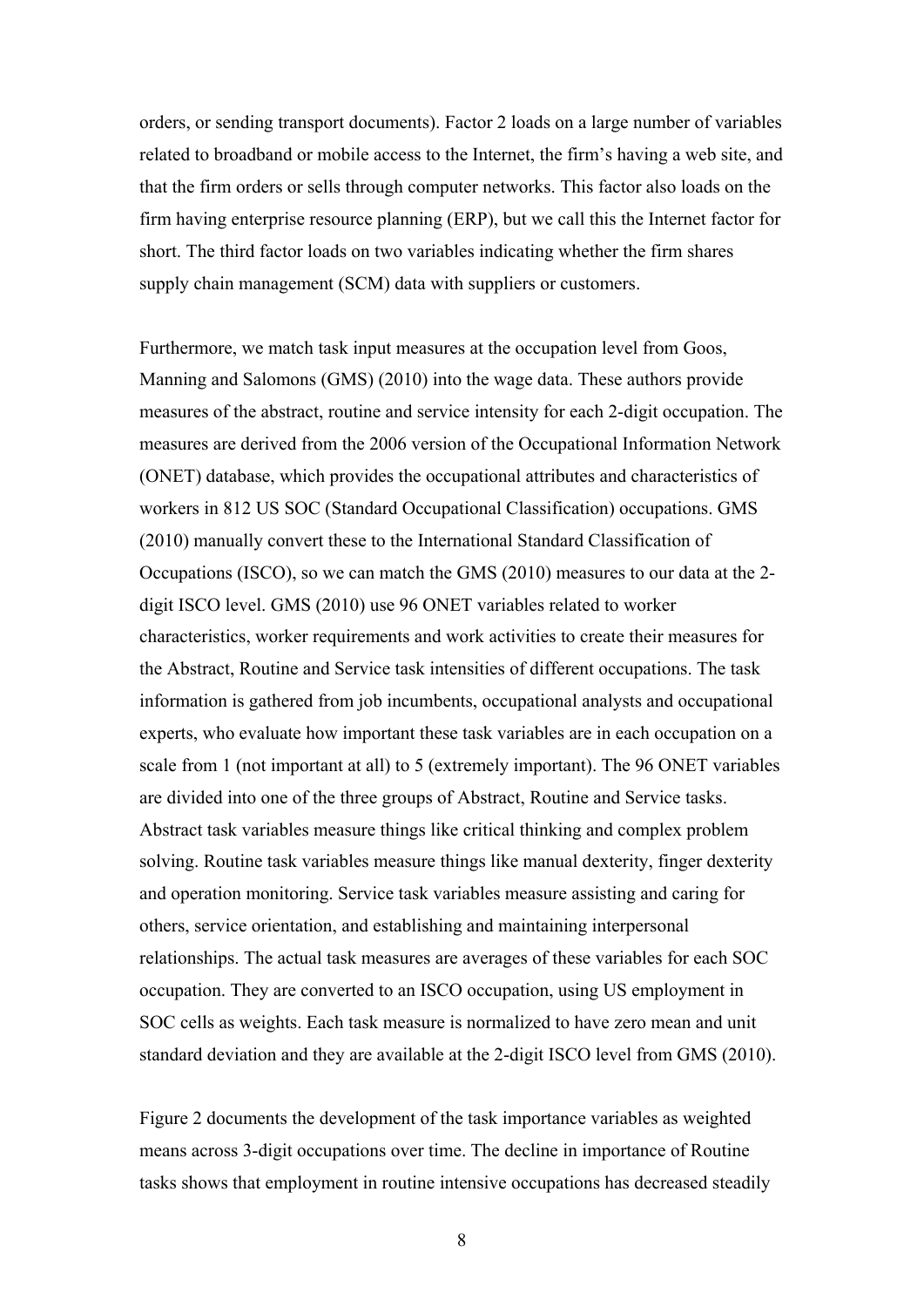over the years. The increasing importance of both Abstract and Service tasks correspondingly implies increasing employment in abstract and service intensive occupations. Defining Routine intensity as the ratio of Routine importance to the sum of Abstract and Service Importance as in Goos et al. (2011), these trends imply a decreasing trend in Routine intensity. The pattern is consistent with the Routinization hypothesis of ALM (2003).

Figure 2 here

 $\overline{a}$ 

#### **3. Decompositions for employment and wage bill shares**

The main variables of interest in our examinations are the shares of the total wage bill by educational and occupational groups at the firm level, and their changes over time. To obtain proximate information about the possible sources of changes in employment structure, we present firm-level decompositions for the changes in wage bill shares.<sup>5</sup> This decomposition augments the Berman, Bound and Griliches (1994) industry-level decomposition to an unbalanced panel of firms with entry and exit.6 The aggregate change in the wage bill share of a worker group defined by education or occupation (indexed by g) can be decomposed as follows:

$$
\Delta P^A = \sum_i \Delta S_i \overline{P}_i + \sum_i \Delta P_i \overline{S}_i + w_i^N \left( P_i^N - P_i^S \right) + w_{i-s}^D \left( P_{i-s}^S - P_{i-s}^D \right)
$$

where 
$$
P = \frac{E^s}{E}
$$
,  $P_i = \frac{E_i^s}{E_i}$ ,  $S_i = \frac{E_i}{E}$ ,  $w_i^N = \frac{E_i^N}{E_i^A}$  and  $w_{t-s}^D = \frac{E_{t-s}^D}{E_{t-s}^A}$ .

*P* is the aggregate share of the skill group in the total wage bill (denoted by E),  $P_i$  is the corresponding share in firm  $i$  ( $i = 1,...,N$ ),  $S_i$  is the share of firm  $i$  in the aggregate wage bill,  $\Delta$  indicates change over the period (t-s, t), and bar an average over the period's initial (t-s) and final year (t) values. Superscripts indicate the sums or shares

<sup>&</sup>lt;sup>5</sup> We have also performed the decompositions for employment shares and working hour's shares, but the results are essentially similar to those we report for wage bill shares. 6

 $6$  See Vainiomäki (1999) for a detailed derivation of this decomposition augmented to include entry and exit effects.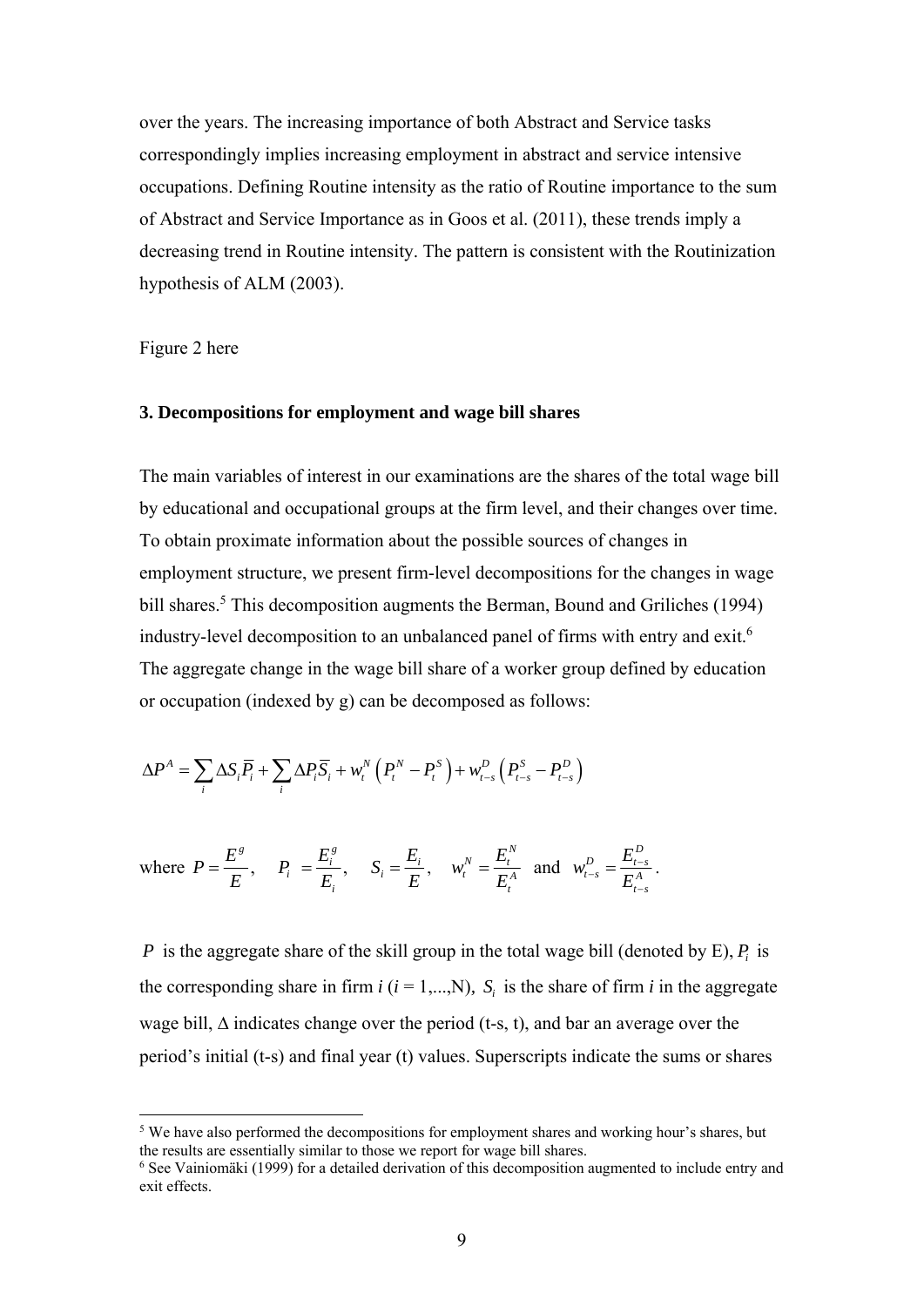for all firms (A), surviving firms (S), entering firms (N) and exiting firms (D). It can be shown that the entry and exit effects can also be written as

$$
ENTRY = w_t^N \left( P_t^N - P_t^S \right) = \left( P_t^A - P_t^S \right)
$$

$$
EXIT = w_{t-s}^D (P_{t-s}^S - P_{t-s}^D) = (P_{t-s}^S - P_{t-s}^A).
$$

These effects therefore depend on the deviation of the entering and exiting plant's average skill group shares with that of continuing plants. The entry effect is positive and greater the *higher the group's share in new plants* is compared to continuing plants ( $P_t^N \ge P_t^S$ ). Similarly, the exit effect is positive and greater the *lower the group's share is in exiting plants* compared to continuing plants ( $P_{t-s}^S \geq P_{t-s}^D$ ). However, it is noteworthy that the entry effect is also given by the simple difference between the group's aggregate wage bill share for all firms and continuing firms in the *final* year of the period. Similarly, the exit share is given by the simple difference in the shares for continuing firms and exiting firms in the *initial* year of the period.

The other two terms are standard from industry-level decompositions. The first sum is the *between firms effect*, which captures the shifts of employment (wage bill) between firms with different average wage bill shares. It is positive if the wage bill shifts towards firms which have a high wage bill share of the skill group in question. The second sum is the *within firms effect,* which captures changes in the wage bill share within each firm, weighted by the firm's average share of the total wage bill. The within component captures technological change within firms, the between component captures product demand changes across firms, and the entry/exit components reflect the demographic changes in firm population. The education groups in our decompositions are Basic, Intermediate and High, as explained above. The occupation groups are Abstract, Routine, and Services, following the definitions in Acemoglu and Autor (2010).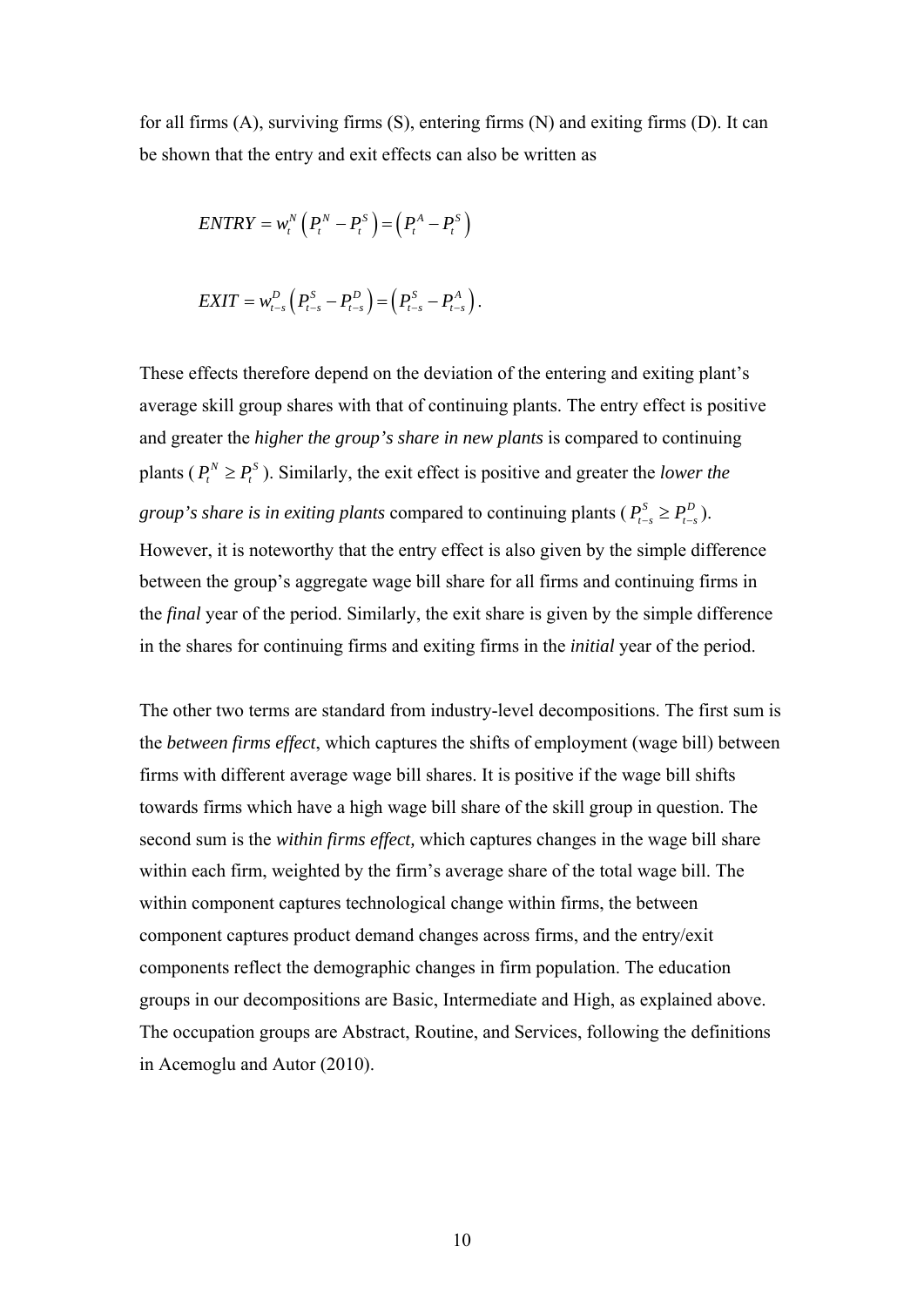Table 1 reports the decomposition of changes in wage bill shares by education groups for the period 2002-2008.<sup>7</sup> We find that the within and total changes for the low and intermediate education groups are negative for this period. The respective changes for the highest educated are large positive. The entry component for the basic education group and the exit component for the highest educated are also positive. The between components for all education groups are minimal. These changes imply a rapid skill upgrading at the highest educational level during the 2000s. This overwhelmingly occurs within firms. The patterns are broadly consistent with job polarization in the sense that the intermediate education group loses shares, but in general these results show that the development has been "linear" with respect to education. The largest decline in shares occurs for the lowest educated and the largest increase for the highest educated.

#### Table 1 here

 $\overline{a}$ 

Table 2 shows the decompositions of change in wage bill shares by occupation groups. In contrast to education, both within and between components are important for occupational changes and affect in the same direction, except for the service occupations. We find that in total the routine occupation share declines and the abstract and service occupation shares increase, so that the total change is clearly consistent both with the routinization hypothesis and with job polarization. The entry and exit effects are small in general, but the entering firms are mildly service intensive and less intensive in abstract occupations. The shifts in production between different firms (the between component) seems to be more important in explaining polarization in the occupational shares than in educational shares. The shifts in production towards service-intensive firms and away from routine-intensive firms clearly contribute to the polarized pattern of total change. This suggests that changes in product demand may have a role in explaining the increase in the service occupations. However, for the abstract and routine occupations, the overwhelming majority of change occurs within existing firms, which is consistent with technological change being important in explaining the declining shares of routine occupations.

<sup>&</sup>lt;sup>7</sup> We present these decompositions here as background for the regressions below only for the 2002-2008 period, because the ICT variables in regressions are available only for the 2000's.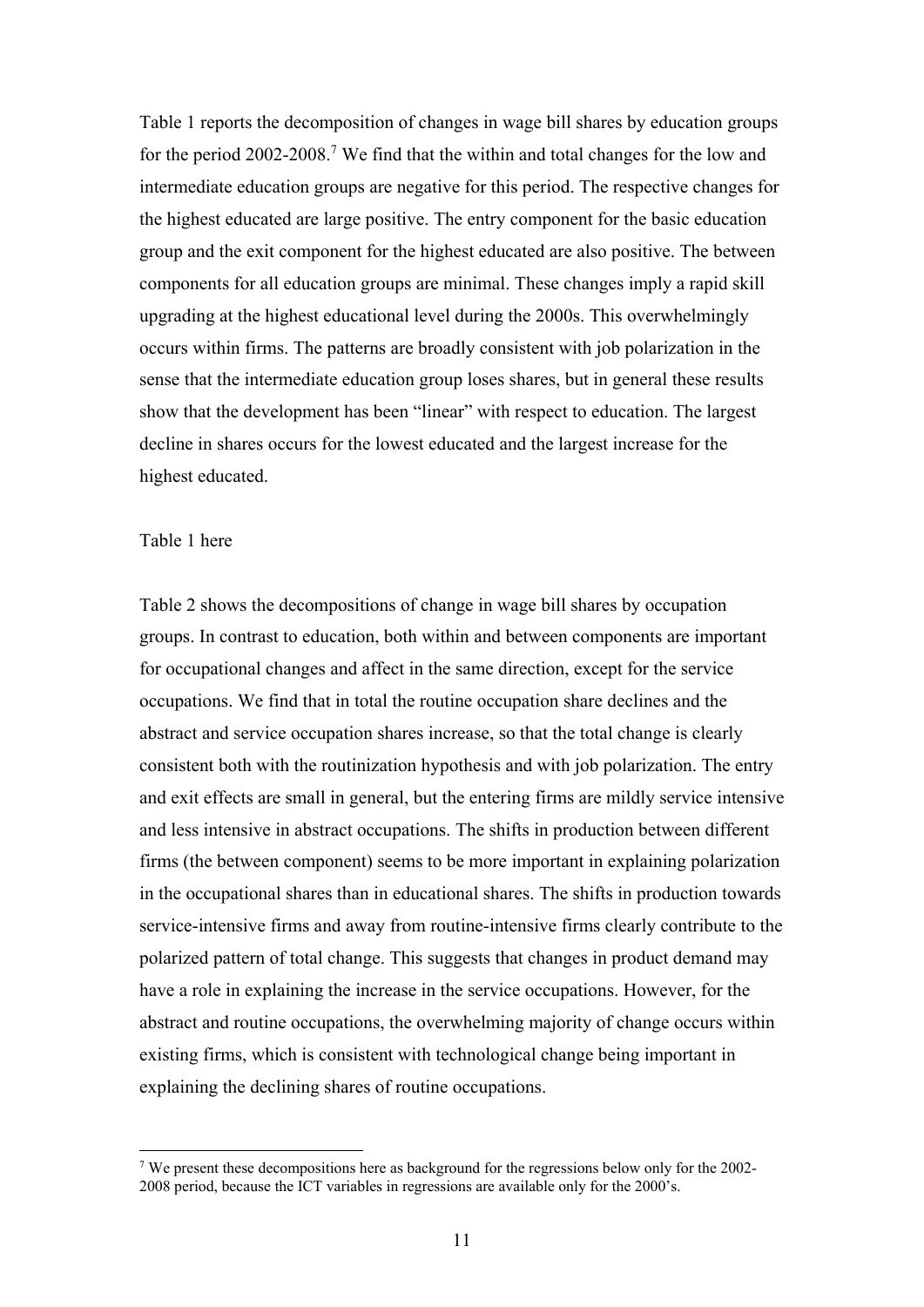#### Table 2 here

As a preliminary analysis of the effect of new technology on wage shares, we depict in Figure 3 the distributions of the within contributions for each occupation and education group partitioned by the median of each ICT factor. For each factor we find that a decrease in the routine share and an increase in the abstract share are more likely when the factor score is above the median. In contrast, the service share is not affected. For education groups the pattern is distinctly different. The distributions tend to tilt towards increasing shares for the highly educated and towards declining shares for both the intermediate and low educated. In the next section we quantify these effects using regressions.

Figure 3 here

#### **4. Specifications and results from firm-level regressions**

In order to examine the importance of the technology explanation to the shifts in the structure of labour demand, we estimate the following equations, at the firm level, for the wage bill shares of the education groups (g=Low, Middle, High), and occupation groups (g=Abstract, Routine, Service):

$$
\Delta SHR_i^g = c^g + \beta_1^g ICT_{ii} + \beta_2^g \ln SLE_{ii} + \beta_3^g X_{ii} + u_{ii}^g
$$

where ICT denotes the adoption of new technology in each firm, lnSIZE is the log of firm size (employment), and X denotes a vector of other control variables (two-digit industry indicators in all models, and the firm-level average education and age in some models). Berman, Bound and Griliches (1994) showed that this type of share equation can be derived from a short-run trans-log cost function to examine the relative demand for different labour groups. However, this specification omits relative wages that we control with the use of two-digit industry indicators. Berman, Bound and Griliches (1994) also account for all permanent differences between industries. Michaels, Natraj and Van Reenen (2014) derive similar equations from a three-input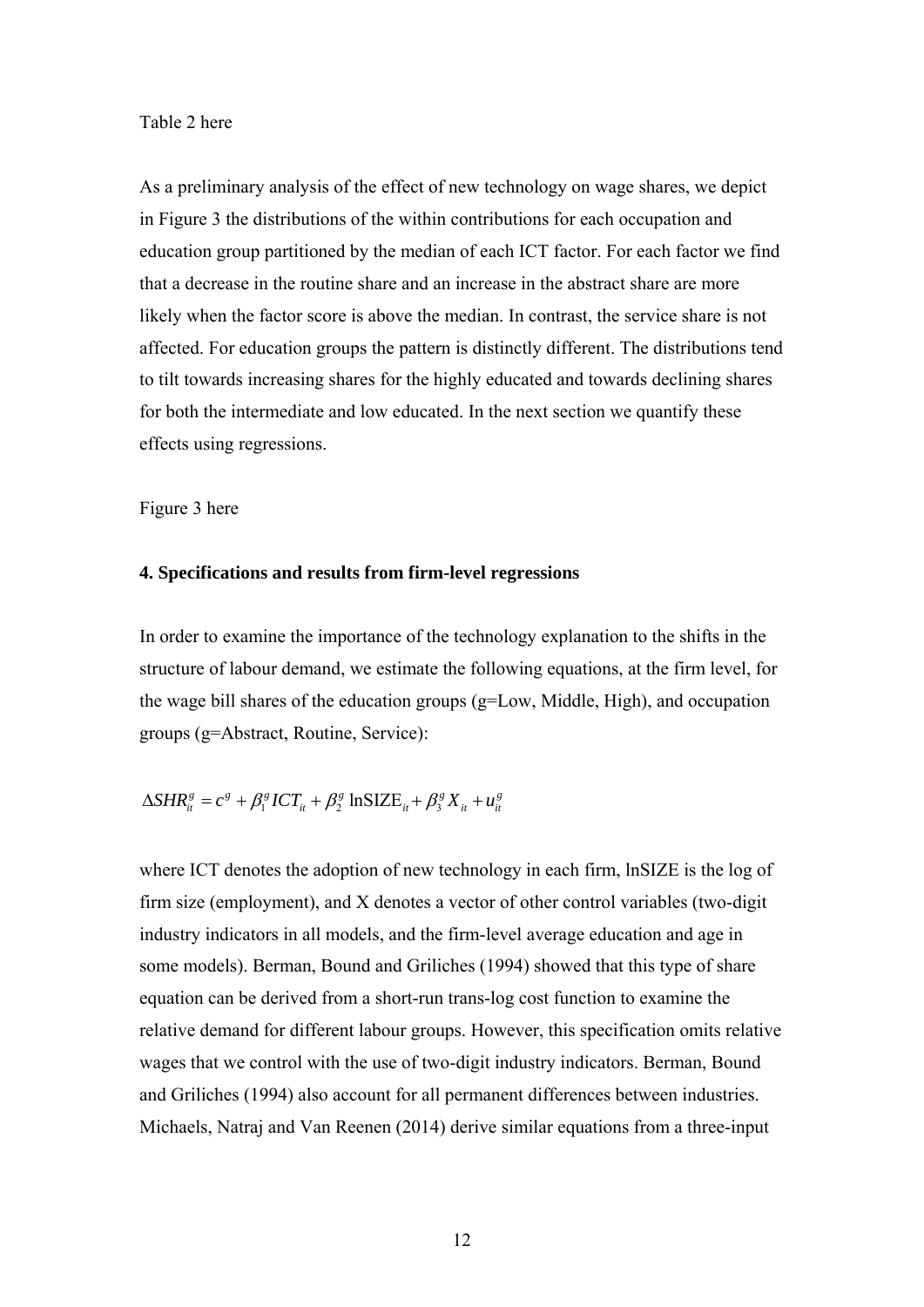CES production function, which allows for ICT capital to substitute for the medium educated, and to complement the highly educated.

The polarization hypothesis implies that following the adoption of ICT (increase in ICT capital) the wage bill share of the highly educated (skilled) workers increases ( $\beta_1^{High} > 0$ ) and the share of the middle educated (skilled) declines ( $\beta_1^{ Middle} < 0$ ), and the change in the share of the lowest educated is ambiguous. We perform a factor analysis on a large number of ICT indicators at the firm level to create underlying ICT factors, which we use as explanatory variables in our regressions instead of ICT capital, which is not available at the firm level.

We also perform similar regressions for occupational groups, *i.e.*, Abstract, Routine, and Service occupations. Analogous to the treatment of education, the polarization hypothesis now implies that technological change increases the demand and therefore the wage bill share of the Abstract occupations ( $\beta_1^{Abstract} > 0$ ), reduces the share of the Routine occupations ( $\beta_1^{Routine}$  < 0) and has an ambiguous effect on the Service occupations ( $\beta_1^{Service} = ?$ ). The ambiguity for service occupations is based on the assumption that service occupations are technologically independent of ICT. Furthermore, the demand effects are general equilibrium effects, which are not manifest at the firm level in those exact firms that adopt new technologies. The decompositions above on the other hand incorporate the demand effects in all other firms. They indicated that the shifts in production between firms and the entry of new service intensive firms do play a role in explaining the rise in service occupations.

We address possible endogeneity issues below, but begin our analysis with OLS results for educational shares in column (1) in Table 3. The explanatory variables for the change in the wage bill share of each education group include the three ICT factors (our main interest) and the lagged level of the dependent (to control for the regression-towards-mean phenomenon), log firm size, log capital-output ratio and two-digit industries as control variables. Firm size controls for the fact that the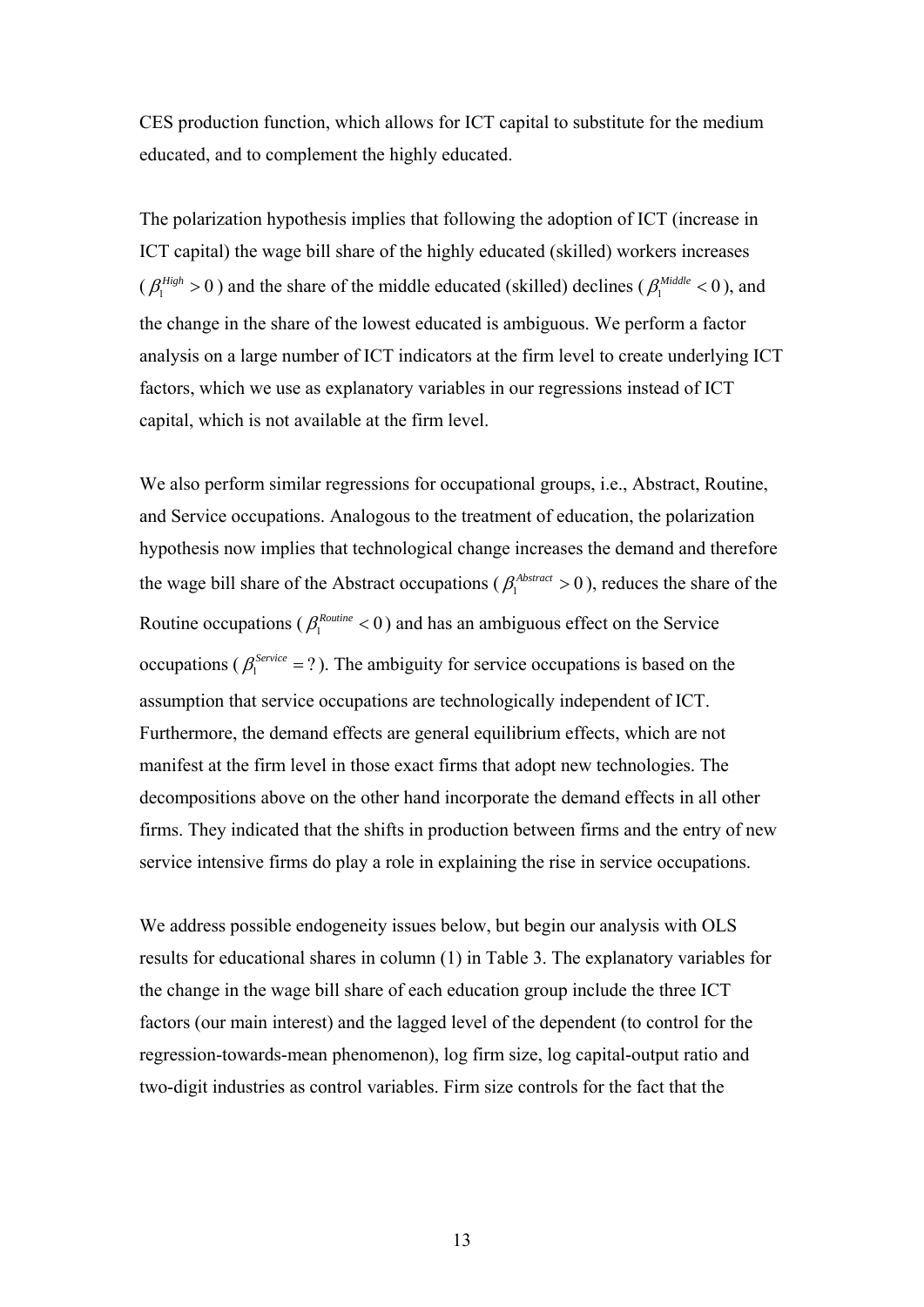adoption of ICT technologies correlates positively with the size of the firms.<sup>8</sup> To the extent that firm size itself or omitted factors that are correlated with size (e.g., the quality of firm management) have effects on the structure of labour demand, omitting firm size would obscure the results for ICT factors.<sup>9</sup> Our results are based on comparing similar sized "ICT and non-ICT firms" (different levels of ICT factors). Similarly, we include capital-output ratio as a control for possibly differential effect of capital-skill complementarity on wage growth and employment development of different education and occupation groups. Our first-differenced equations already account for all firm fixed effects in levels, $10$  but here we attempt to control for the possibly differential effects of capital intensity on the wage growth (e.g., increasing skill premiums) or on employment growth by education or occupation. We use the firm's average capital-output ratio over the whole period of 2002-2008 to measure its capital intensity. The two-digit industry indicators control for all other differences among industries, including differences in wage and employment growth from overall technological progress between industries. It should be noted that any association between a firm's ICT factors and employment structure that we find prevails across firms within two-digit industries.

The pattern of OLS results in Table 3 is more supportive of SBTC than of the routinization hypothesis. All the ICT factors are positively associated with the increase in high skilled wage bills and negatively associated with the share of both medium and basic education groups, without much difference between these latter groups. The fact that the intermediate educated are not strongly negatively affected by ICT factors is contradictory to the predictions of job polarization. The regression coefficients are also numerically significant. We find that the wage bill share of the highly educated increases 1.7 %-points faster in firms that have one standard deviation (0.43) higher score for the EDI factor, 1.3 %-points faster for the Internet factor (s.d. 0.25), and 0.9 %-points faster for the SCM factor (s.d. 0.46). These effects and their sum, 3.6%, are economically large compared to the total increase of 7.4% of

 $\overline{a}$ 

<sup>&</sup>lt;sup>8</sup> The (weighted) correlations of individual ICT indicators with log firm size are all statistically significant at the 1% level and in the interval 0.10-0.44.

<sup>&</sup>lt;sup>9</sup> The effects for both ICT factors or for the original ICT indicators (not reported) are essentially similar but the coefficients are smaller and less significant if firm size is not included in the equation as a control variable.

 $10$  Our estimating equation can be interpreted as a first differences version of a level equation for wage bill shares. Then, firm fixed effects in levels of these shares are controlled by differencing.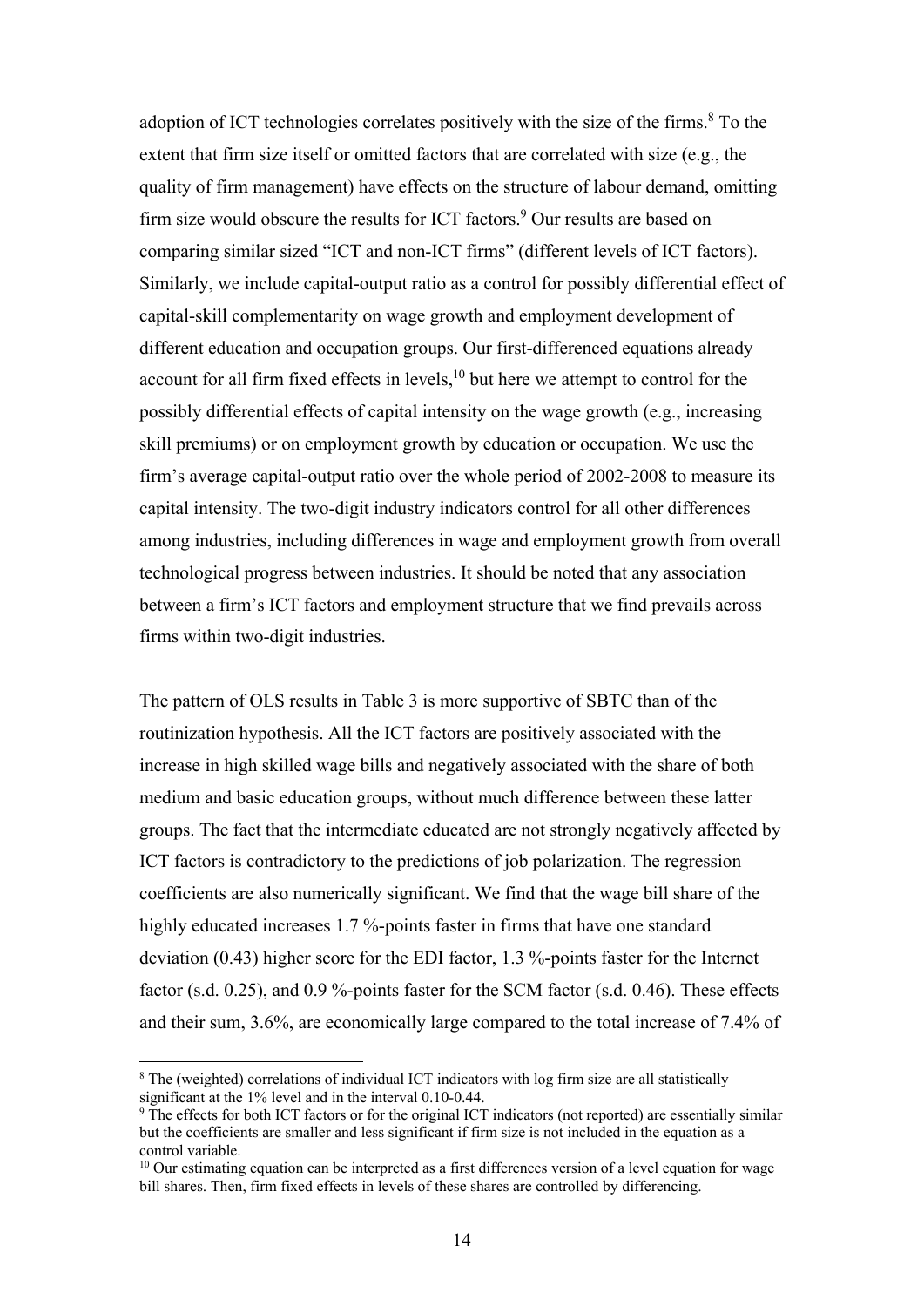the high-educated wage bill share over the 2002-2008 period as reported in Table 1. The sum of one standard deviation effects of ICT factors (and the total change) for Intermediate education is -2.0% (-2.8%) and for Basic education -2.4% (-4.6%). The ICT factors together explain about half of the increase in the high education share and the decline in the low education share.

#### Table 3 here

The results for occupational shares are reported in Table 4. In contrast to education groups, the OLS results in columns (1) are now supportive of the occupational routinization hypothesis that is associated with the ICT factors. The EDI and Internet factors are positively and significantly related to the change in the share of Abstract occupations, and negatively and significantly related to the share of routine occupations. The pattern is similar for the SCM factor but all SCM coefficients are insignificant. The service share is mostly independent of ICT at the firm level, with only the EDI factor gaining significance in OLS regressions. The magnitude of the coefficients is again economically significant compared to the mean of the dependent variable, or to the total change in shares in Table 2. A one standard deviation increase in the EDI factor increases the abstract occupation share by 2.4 %-points and reduces the routine occupation share by 1.8 %-points. Corresponding effects for the Internet factor are 2.1 %-points and  $-1.9$  %-points using the OLS coefficients in columns (1). One standard deviation changes in ICT factors would explain essentially all of the observed changes in occupational wage bill shares. The sum and total changes are 5.4% (4.5%) for the abstract group, -4.5% (-5.7%) for the routine group and -1.0% (1.2) for the service occupations.

The results for education and occupational groups are notably different. This pattern is explained by the shares of education groups in different occupations. We find that the low educated are concentrated in routine occupations (72%), and the highly educated in abstract occupations (81%); see Table A2 of Appendix 3. However, the occupation structure of medium educated is more varied; 60% work in routine occupations but over a quarter (26%) is found in abstract occupations. Taking into account the fact that the number of intermediate educated workers is over three times the number of highly educated workers there are about the same absolute number of medium and

15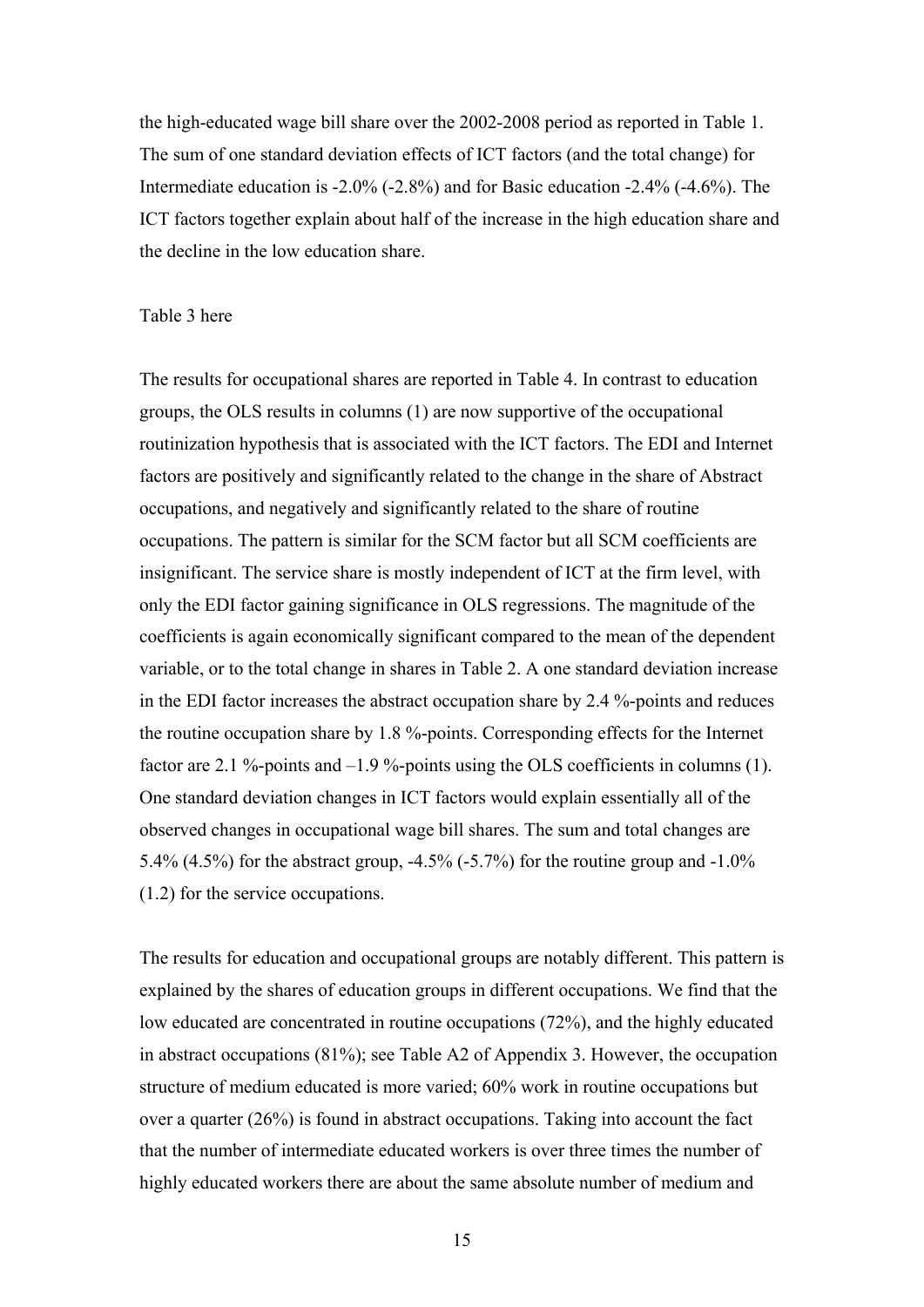highly educated workers in abstract occupations. The fact that medium educated work to a substantial extent in abstract occupations provides an explanation for our apparently contradicting results for educational and occupational groups. To illustrate the importance of the occupational distribution of different education groups on our results we compute predicted educational effects based on occupational effects. Table A3 documents the predicted values on the within contributions and the effect of ICT for each education group using the within contributions in Table 2 and the estimated OLS coefficients for ICT factors for each occupational group in Table 4 (and the shares in Table A2). The structure of these predicted effects is similar to the estimated (OLS) effects for education groups. These back-of-envelope calculations show that the results for education and occupational groups are consistent with each other, as the educational results reflect the occupational effects and occupational distribution of each education group. Overall, our interpretation from this is that our results support the routinization hypothesis and that ICT contributes to routinization. Our educational results reflect the fact that a substantial share of medium educated work in abstract occupations, which mitigates the effect of routinization on the intermediate educated as a group.

#### Table 4 here

Instead of factor scores, we have used summary indicators of ICT variables that resemble the factors used in our analyses (not reported). We created three summary variables as means of individual ICT items that have the largest loadings on each of the three factors. The OLS results for these summary indicators are qualitatively similar (including statistical significance) to OLS results for the factor scores. We have also included all ICT indicators both individually and jointly as explanatory variables without summarizing them. Individually many ICT indicators are significant in abstract (high education) and routine (low education) share equations, but only a few items are statistically significant at least at the 10% level when they are included jointly. The strongest and most consistent effects relate to the firm using electronic data interchange in receiving invoices. This increases the shares of abstract occupations and of the highly educated, and reduces the shares of routine occupations and of intermediate and low educated statistically significantly at the 1% level. In addition, the existence of a firm home page and broadband connection increase the

16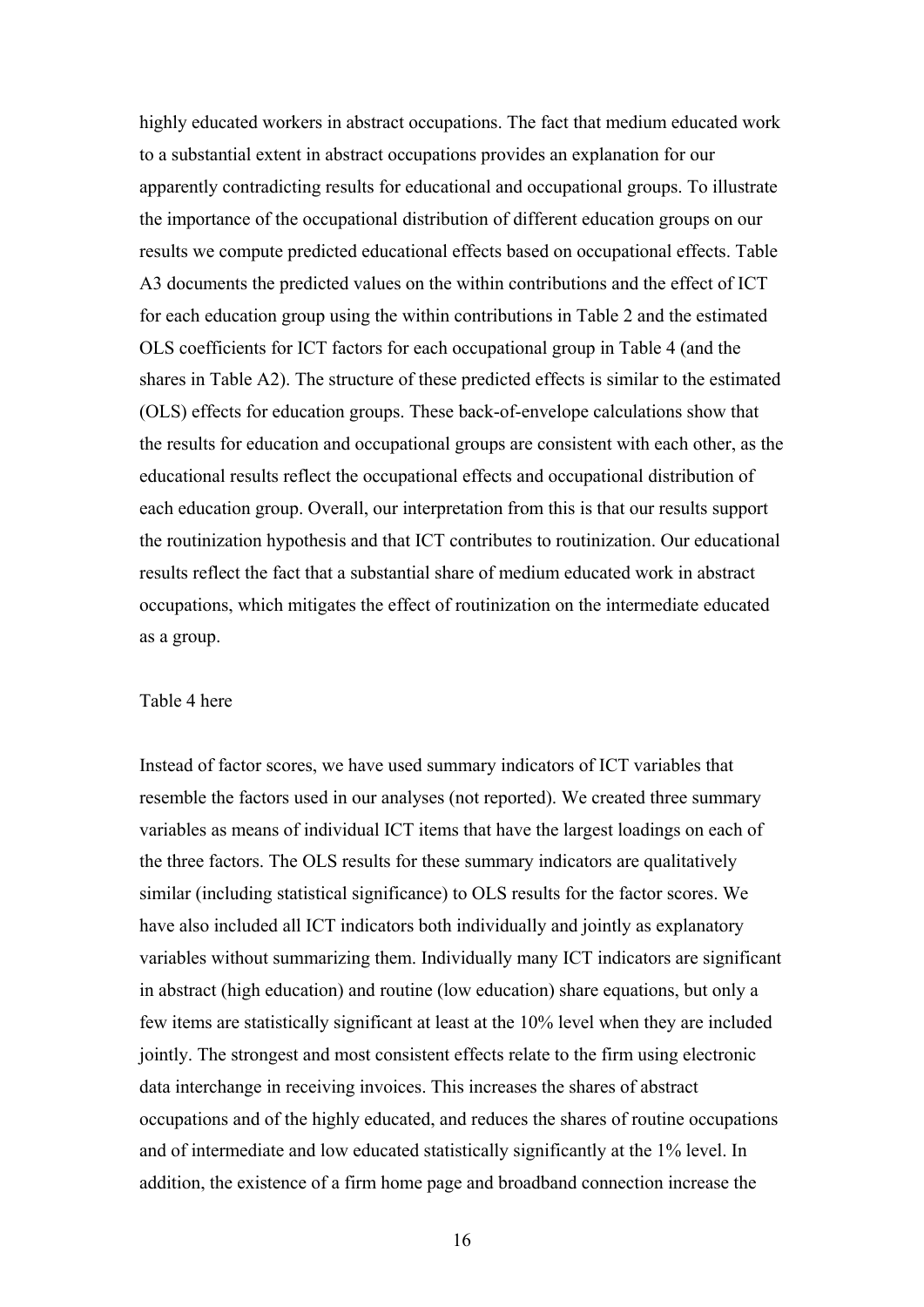abstract occupation share and reduce the routine occupation share significantly at least at 10% level.

As already noted above, our estimating equations are essentially first-differenced versions of the levels equations for wage bill shares, so any endogeneity related to the unobserved firm fixed effects in the levels equations is eliminated from our results. Other sources of endogeneity bias, however, remain in our models. First, measurement error in explanatory variables causes the standard attenuation bias. Second, the lagged level of a wage bill correlates by definition with its change. Third, there is the possibility of reverse causality in ICT, i.e., shocks to the firm's wage bill shares causing firms to change their investments in new technology (adoption of ICT).

Regarding the lagged level of the dependent variable we use the corresponding wage bill share as an instrument (i.e., year 2001 value as an instrument for year 2002 value). For the ICT factors, we use predicted factor scores as instruments for the observed factor scores. To obtain the predicted scores, we first run unweighted linear probability models for each of the ICT indicators that were included in the factor analysis. The firm-level explanatory variables in these regressions are log firm size, lagged average education years and average age of firm's employees (year 2002 values), log capital-output ratio as mean over the period 2002-2008, the period means of computer investments relative to sales and as share of fixed investments in machinery, the period mean of computer expenditures relative to sales, the indicator for foreign ownership being over 50 percent and export/import indicators. As explanatory variables in the probability models, we also include average R&D intensity, three task-importance variables, average education years and age of employees at the 3-digit industry level and one-digit industries. We expect the above variables to relate to ICT adoption in firms. For example, the industry-level values of task intensities reflect firms' *potential* to replace routine tasks with ICT or potential to benefit from ICT in performing analytical tasks. The predicted factor scores are then calculated as weighted averages of predicted values from these models; this is done using the same weights as were used in calculating the observed factor scores from observed ICT indicators. In the second stage of IV estimation we use these predicted factor scores, the routine-intensity at the firm level and 3-digit industry level averages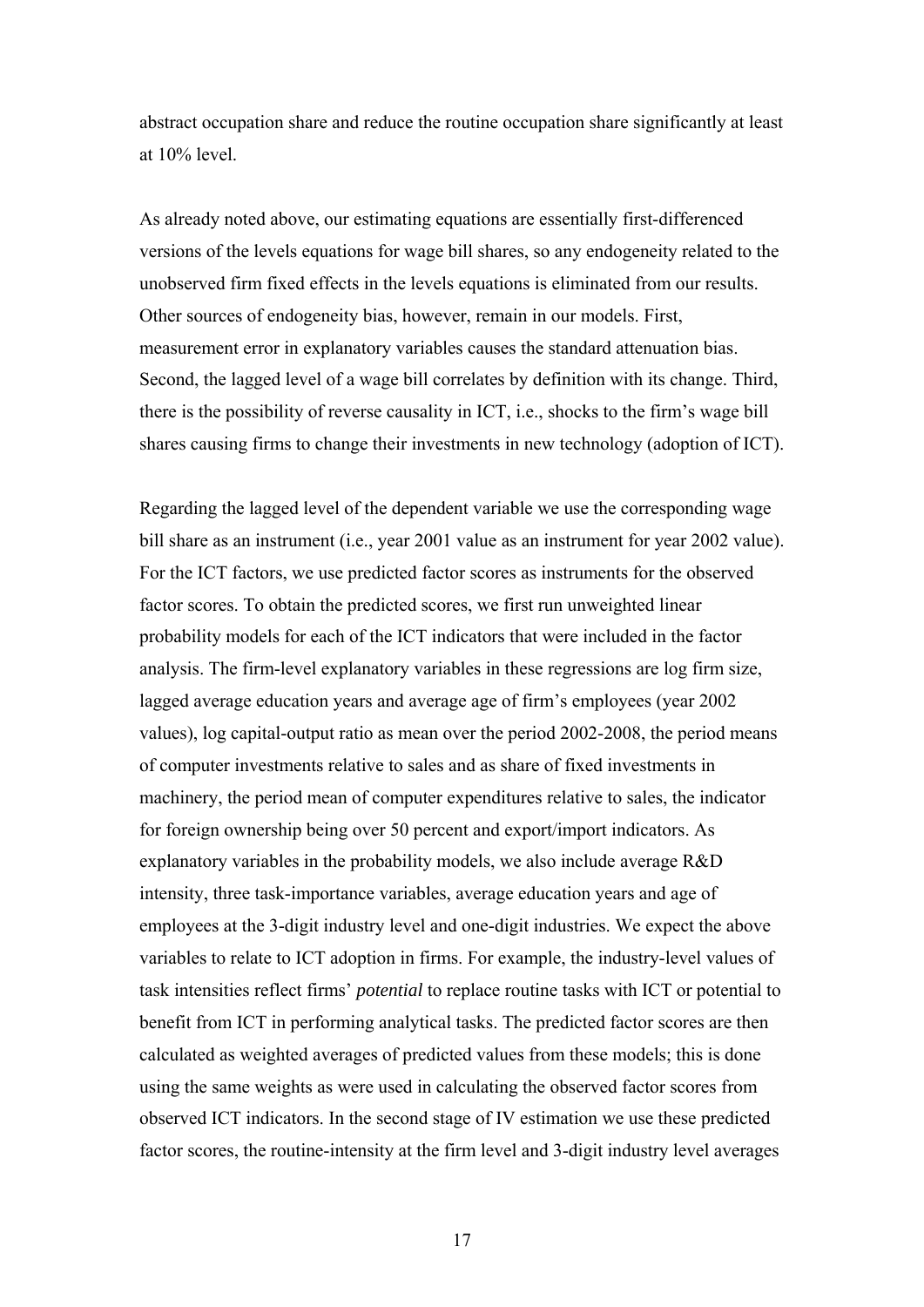of observed factor scores as instruments for the ICT factors.11 Task intensities and other industry-level variables should be exogenous with respect to idiosyncratic firmlevel shocks to the wage bill, but for the other variables we rely on the overidentification tests for the instruments to check the validity of the exclusion restrictions.

The results of our instrumental variables estimations are presented in columns (2) in Tables 3 and 4 for the education groups and the occupation groups, respectively. The importance of the lagged level of the dependent variable in all models confirms the regression-towards-the-mean phenomenon, but it also implies that the educational employment structure changes quite slowly even over the six-year period. The coefficients for the lagged dependent variable estimate ( $\rho^6$ -1), where  $\rho$  is the AR(1) parameter for the level of wage bill share. The IV estimates in column (1) of Table 5 imply that  $\rho^6$  is approximately 0.8 for the highly and medium educated, and approximately 0.6 for the low education group, which imply high persistence in educational wage bill shares at the firm level.

For the educational groups the coefficients for ICT factors from IV estimations mostly lose statistical significance; see column (2) of Table 3. The coefficients increase in absolute value compared to OLS results as expected due to measurement error bias, but the coefficients obtain, in general, implausibly large values and only a few coefficients remain significant. The standard errors of IV estimates are considerably inflated compared to the OLS standard errors, although the instrument set seems to have reasonable predictive power according to the first-stage F-tests. The instruments for the lagged level of the wage bill have strong explanatory power in the first stage. The over-identifying restriction test passes for the high education group (at the 5% level) and the medium education group, but not for the low education group.

The IV results for the occupational groups in Table 4 retain the significance for the Internet factor in column (2), but there are also some changes in significance of ICT

 $\overline{a}$ 

 $11$  Michaels et. al. (2014) have used the proportion of routine manual tasks in the industry as an instrument for future ICT growth. They argue that high routine industries were most likely to be affected by falling ICT prices and therefore to adopt ICT. We use routine intensity at the firm level as an instrument for ICT adoption.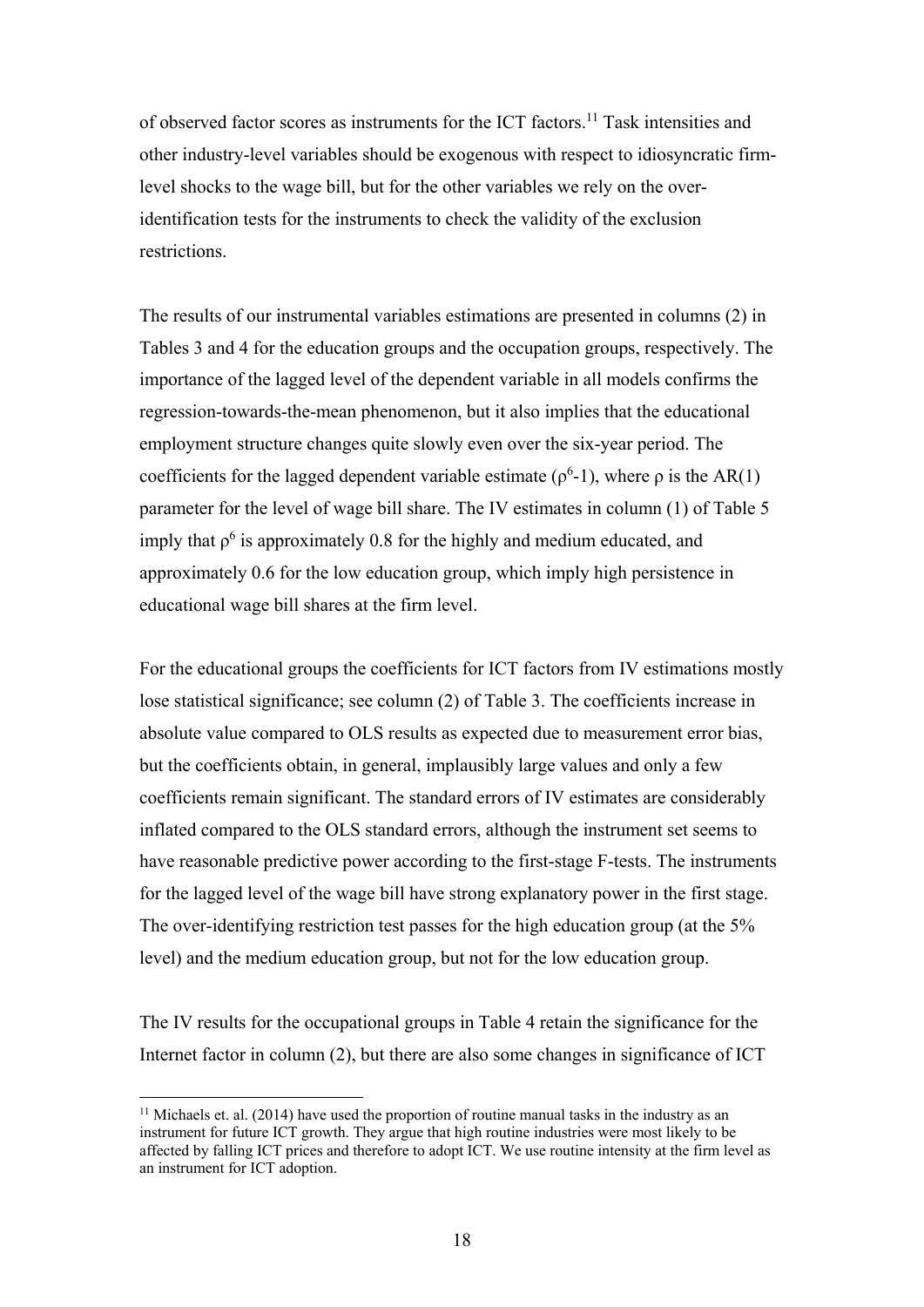factors. The EDI factor becomes insignificant in IV results whereas the SCM factor becomes statistically significant compared to the OLS results. However, our primary results remain intact. The abstract occupation share is positively related to (some) ICT factors, and the routine occupation share is correspondingly negatively affected by the ICT factors. The absolute size of the regression coefficients increases consistently with measurement error attenuation in OLS, but this may also be a sign of weak instruments, although the first-stage F-tests for additional instruments exceed 10 for two of the factors. The instruments pass the over-identifying restriction test for the abstract and routine occupation groups, but not for the service occupations.

In summary, our IV results confirm the high persistence in educational and occupational employment structure even when the lagged level of the dependent variable is instrumented to account for the reverse correlation and measurement error. Our strategy of instrumenting ICT factors confirms our main result, namely that the routinization and polarization of employment is related to the adoption of new ICT technologies by firms.

#### **5. Conclusions**

Using the new Harmonized Wage Structure Statistics (HWSS) data of Statistics Finland, we first document patterns of employment polarization in the Finnish private sector labour market. We establish that there has been considerable job polarization at the aggregate level. The structure of changes in the employment shares by initial occupational wage deciles is distinctly U-shaped. Matching task measures for individuals at the occupational level, we also find that the changes in aggregate occupational structure are consistent with the routinization hypothesis, i.e., aggregate average routine intensity of employment declines in a trend-like manner over the period 1995-2008.

Our paper introduces a new feature, however, in its use of decompositions and regression analyses that test for the routinization hypothesis and job polarization at the firm level, instead of the aggregate, industry or local levels as in prior studies. Using firm-level approach, we are able to study routinization and job polarization at the micro level, where actual labour demand decisions are made.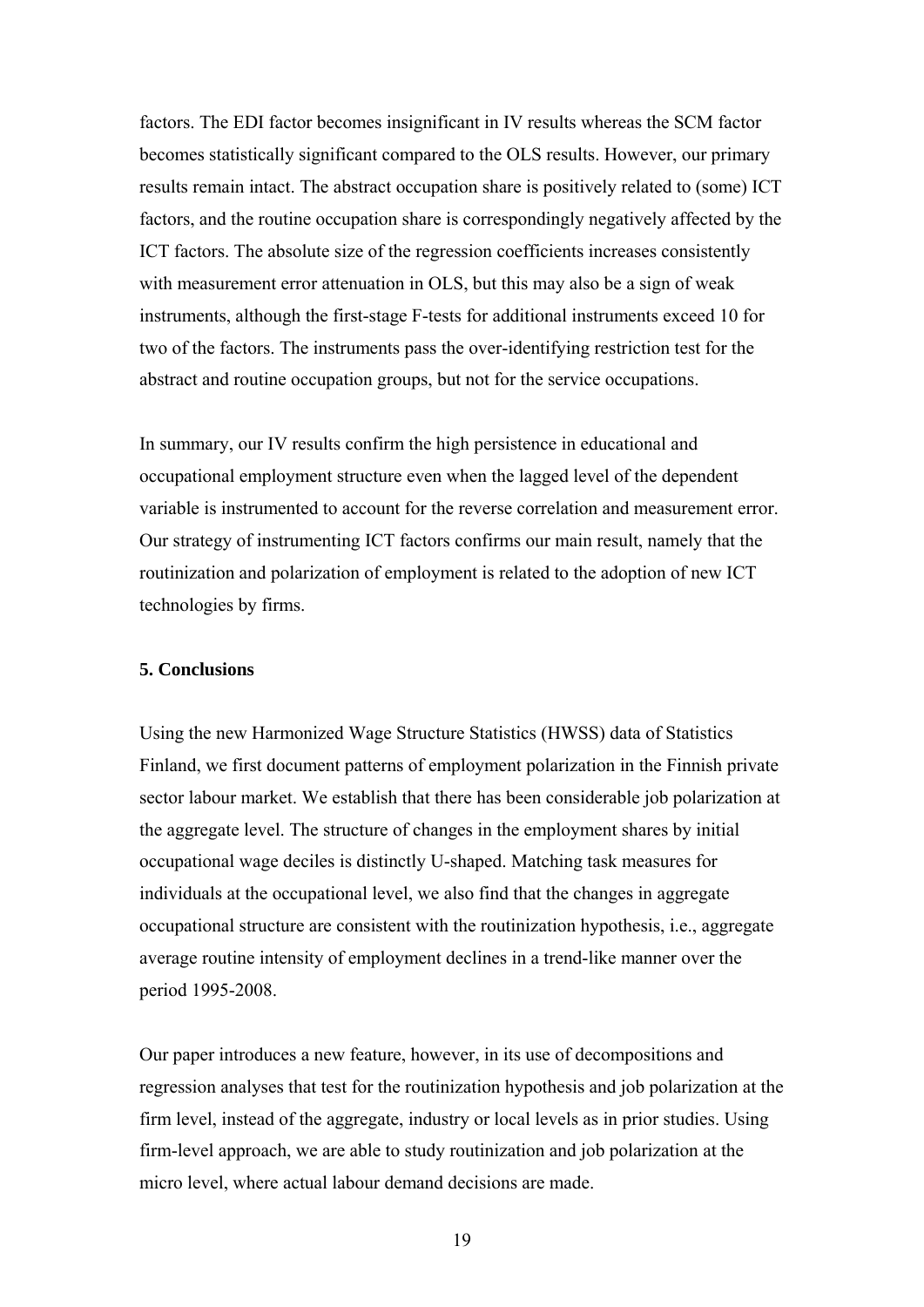Our firm-level decompositions for the changes in wage bill shares indicate likely reasons behind these changes. The decompositions for educational groups show that changes in education shares are towards more educated groups in a "linear" fashion with respect to education level. This pattern is consistent with the standard SBTC model. The total change occurs overwhelmingly within firms, which is suggestive of a technological cause of these changes. As for changes in occupational shares, we find that the increase in abstract and the decline in routine occupations also occur substantively within existing firms. However, our decompositions also show that for the service occupations the shifts in production towards service-intensive firms and the entry of new service-intensive firms is relatively more important than for other occupation groups. This pattern indicates that changes in product demand may have a role in explaining the increase in service occupations, which produces a polarized pattern of total changes for occupation groups, that is increasing abstract and service shares and declining routine share.

Furthermore, we examined the technology-based explanations for routinization and job polarization at the firm level by using firm-level indicators of ICT usage as explanatory variables in the firm-level regressions. We first perform a factor analysis on a large number of indicators for ICT adoption at the firm level to obtain factor scores for three ICT factors. We then use these factor scores as explanatory variables in regressions for changes in wage bill shares of different education and occupation groups. OLS regressions show that these ICT factors are associated with increases in the demand for highly educated workers and reductions in the demand for the low educated, while the intermediate education group is independent of ICT. In regressions for occupation groups, we find that ICT factors are associated with increases in abstract occupation shares and declines in routine occupation shares. These occupational patterns support the routinization hypothesis at the firm level. Since routinization is the main mechanism producing polarization, these results are also consistent with job polarization. The service occupation share is independent of ICT at the firm level (as hypothesized), and the increasing aggregate share of services relates to the demand effects, as noted above. A possible explanation for the apparent contradiction in our results with respect to educational and occupational employment structure is that the assumed substitutability of middle educated workers for ICT technologies does not hold, but, in our analysis, it does prevail for occupations

20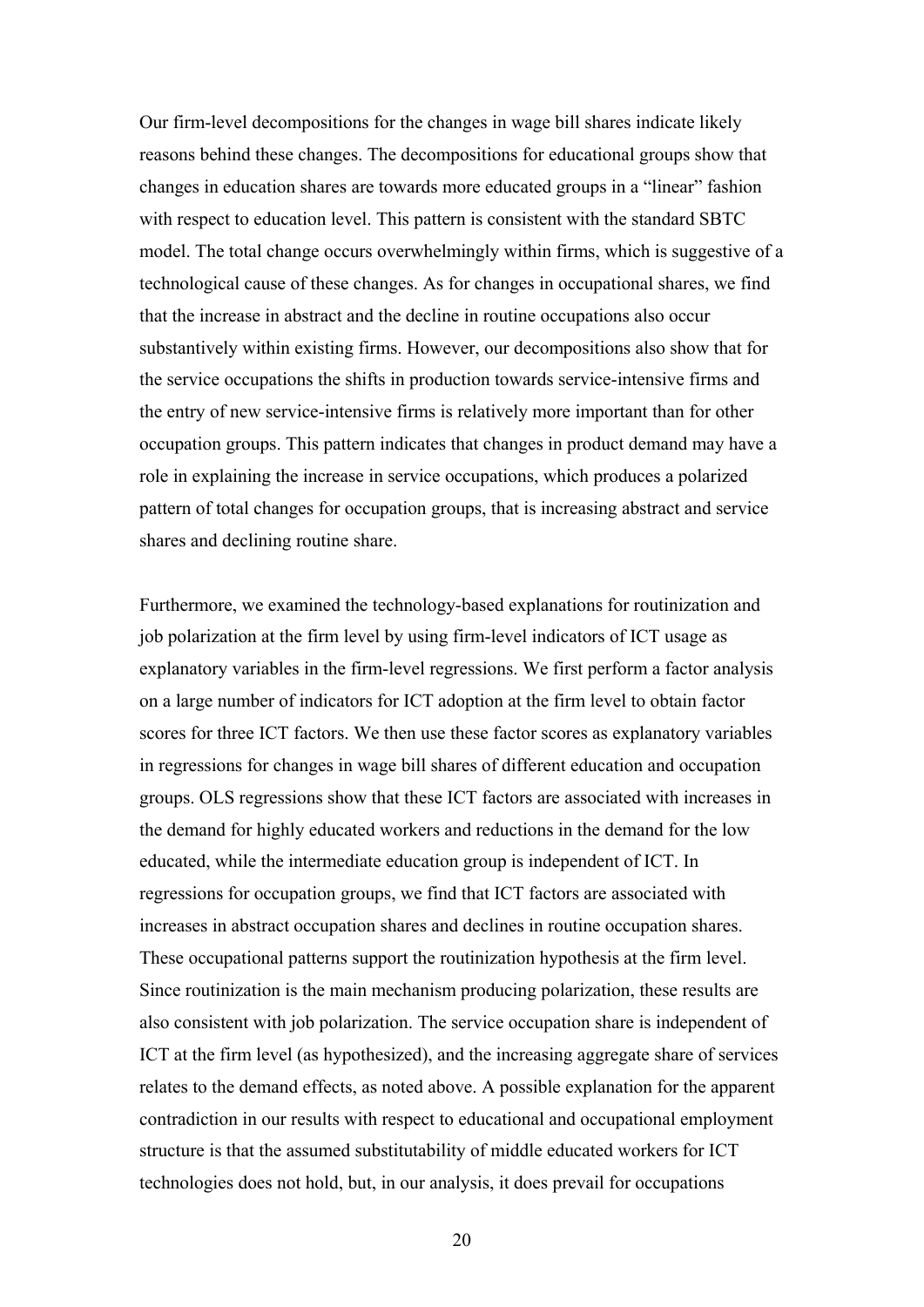classified as routine. Alternatively, our educational results reflect the fact that a substantial share of medium educated work in abstract occupations, which mitigates the effect of routinization on the intermediate educated as a group.

Finally, our strategy of instrumenting ICT factors confirms our main result, namely that the adoption of new ICT technologies by firms is (causally) related to the routinization and polarization of employment. Furthermore, our IV results confirm a high level of persistence in educational and occupational employment structures even when the lagged level of the dependent variable is instrumented to account for the reverse correlation and measurement error.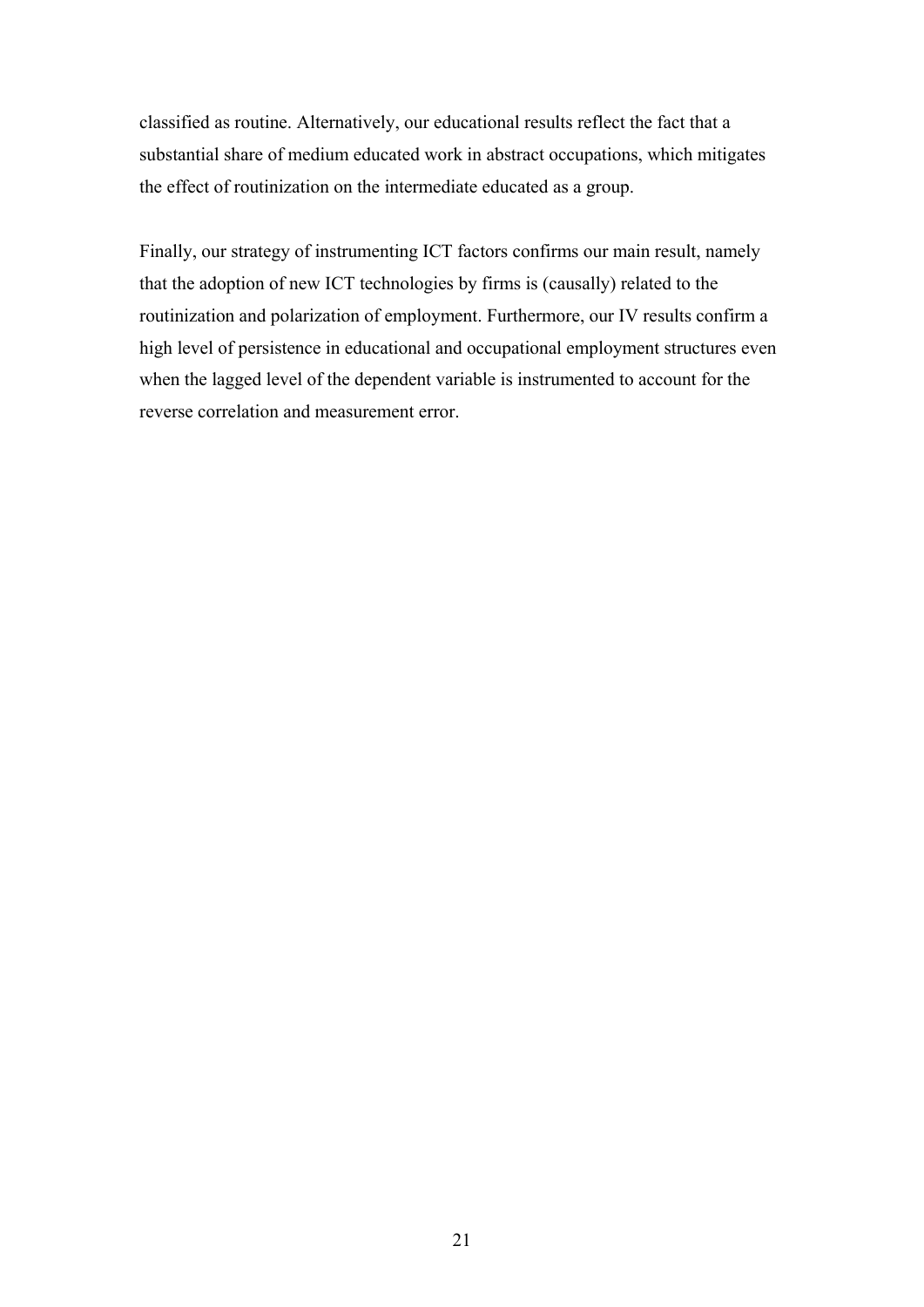#### **References**

Acemoglu, D. (2002). 'Technical change, inequality, and the labor market'. *Journal of Economic Literature*, 40: 7–72.

Acemoglu, D. and Autor D. (2010). 'Skills, tasks and technologies: Implications for employment and earnings'. In O. Ashenfelter and D. Card (eds.), *Handbook of Labor Economics,* Volume 4B. Amsterdam: North-Holland, pp. 1043–1171.

Asplund, R., Barth E., Lundborg, P. and Nilsen, K. M. (2011). 'Polarization of the Nordic labour markets'. *Finnish Economic Papers*, 24: 87–110.

Autor, D. and Dorn, D. (2013). 'The growth of low-skill service jobs and the polarization of the US labor market'. *The American Economic Review,* 103: 1553– 1597.

Autor, D., Dorn, D. and Hanson G.H. (2013a). 'The geography of trade and technology shocks in the United States'. *The American Economic Review,* 103:220– 225.

Autor, D., Dorn, D. and Hanson G.H. (2013b). 'The China Syndrome: Local labor market effects of import competition in the United States'. *The American Economic Review,* 103: 2121–2168.

Autor, D., Levy, F. and Murnane, R. J. (2003). 'The skill content of recent technological change: An empirical exploration'. *Quarterly Journal of Economics,* 118: 1279–1333.

Autor, D., Katz, L. and Kearney, M. (2006). 'The polarization of the U.S. labor market'. National Bureau of Economic Research, Working Paper No. 11986.

Autor, D., Katz, L. and Kearney, M. (2008). 'Trends in U.S. wage inequality: Reassessing the revisionists'. *Review of Economics and Statistics,* 90: 300–323.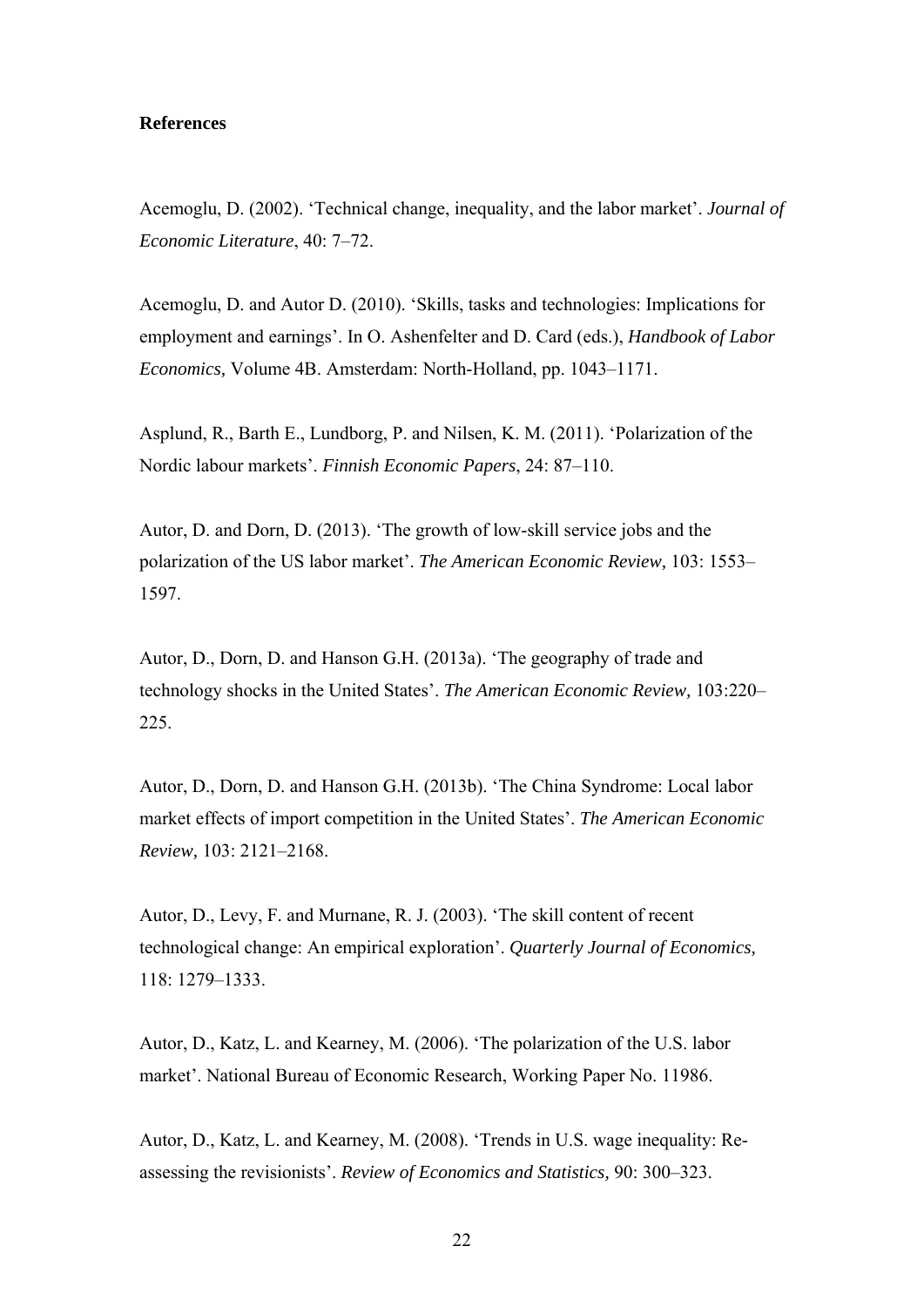Berman, E., Bound, J. and Griliches, Z. (1994). 'Changes in the demand for skilled labor within US manufacturing: Evidence from the annual survey of manufactures'. *Quarterly Journal of Economics,* 109: 367–397.

Bloom, N., Draka, M. and Van Reenen, J. (2011). 'Trade induced technical change? The impact of Chinese imports on innovation, IT and productivity'. Centre for Economic Performance, Discussion Paper No. 1000.

Bound, J. and Johnson, G. (1992). 'Changes in the structure of wages in the 1980s: An evaluation of alternative explanations'. *The American Economic Review,* 83: 371– 392.

Böckerman, P., Laaksonen, S, and Vainiomäki, J. (2013). 'Is there job polarization at the firm level?'. Tampere Economic Working Papers, No. 91, October 2013.

Card, D. and DiNardo J. E. (2002). 'Skill-biased technological change and rising wage inequality: Some problems and puzzles'. *Journal of Labor Economics,* 20: 733– 782.

Goos, M. and Manning A. (2007). 'Lousy and lovely jobs: The rising polarization of work in Britain'. *Review of Economics and Statistics,* 89: 118–133.

Goos, M., Manning, A. and Salomons, A. (2010). 'Explaining job polarization in Europe: The roles of technology and globalization'. Centre for Economic Performance, Discussion Paper No. 1026.

Jenkins, S. P. (1995). 'Did the middle class shrink during the 1980s? UK evidence from kernel density estimates'. *Economics Letters*, 49: 407–413.

Michaels, G., Natraj, A. and Van Reenen, J. (2014). 'Has ICT polarized skill demand? Evidence from eleven countries over 25 years'. *Review of Economics and Statistics*, 96: 60–77.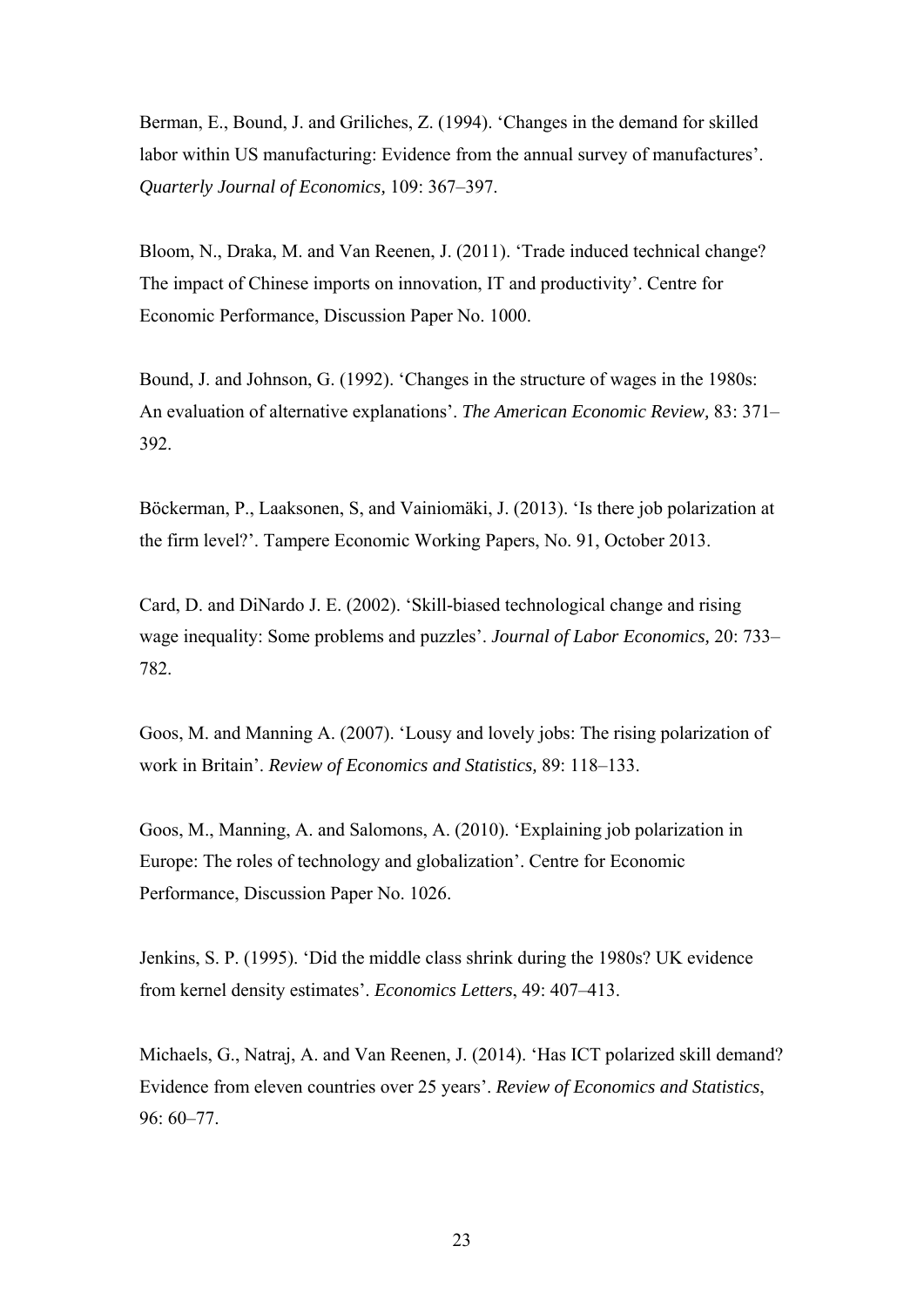Mitrunen, M. (2013). Työmarkkinoiden polarisaatio Suomessa. Government Institute for Economic Research, VATT Mimeo 33.

Vainiomäki, J. (1999). 'Technology and skill upgrading: Results from linked workerplant data for Finnish manufacturing'. In J. Haltiwanger, J. Lane, J. Spletzer, J. Theeuwes and K. Troske (eds.), *The Creation and Analysis of Employer-Employee Matched Data.* Amsterdam: Elsevier/North-Holland, pp. 115–145.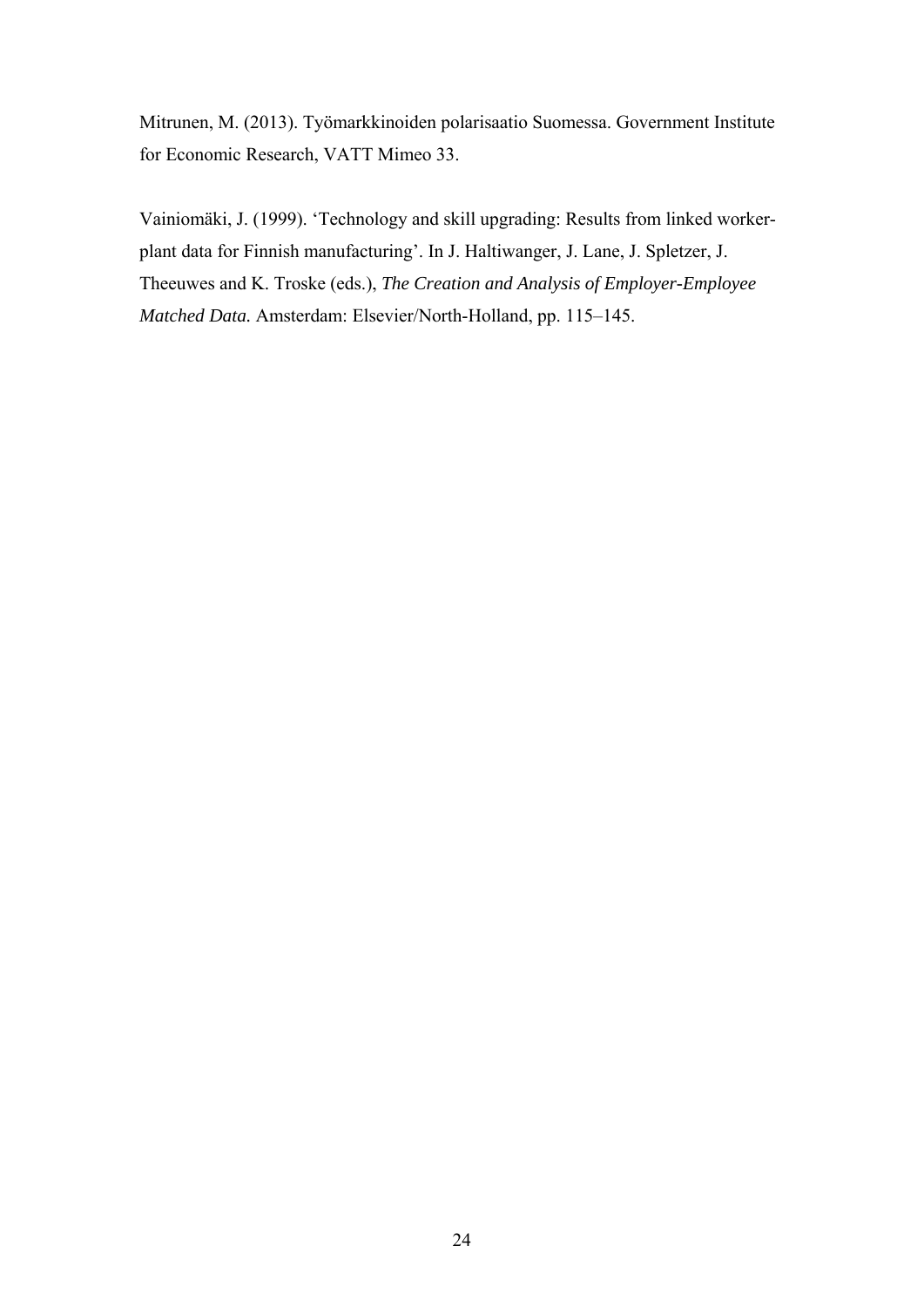Figure 1. Employment polarization.



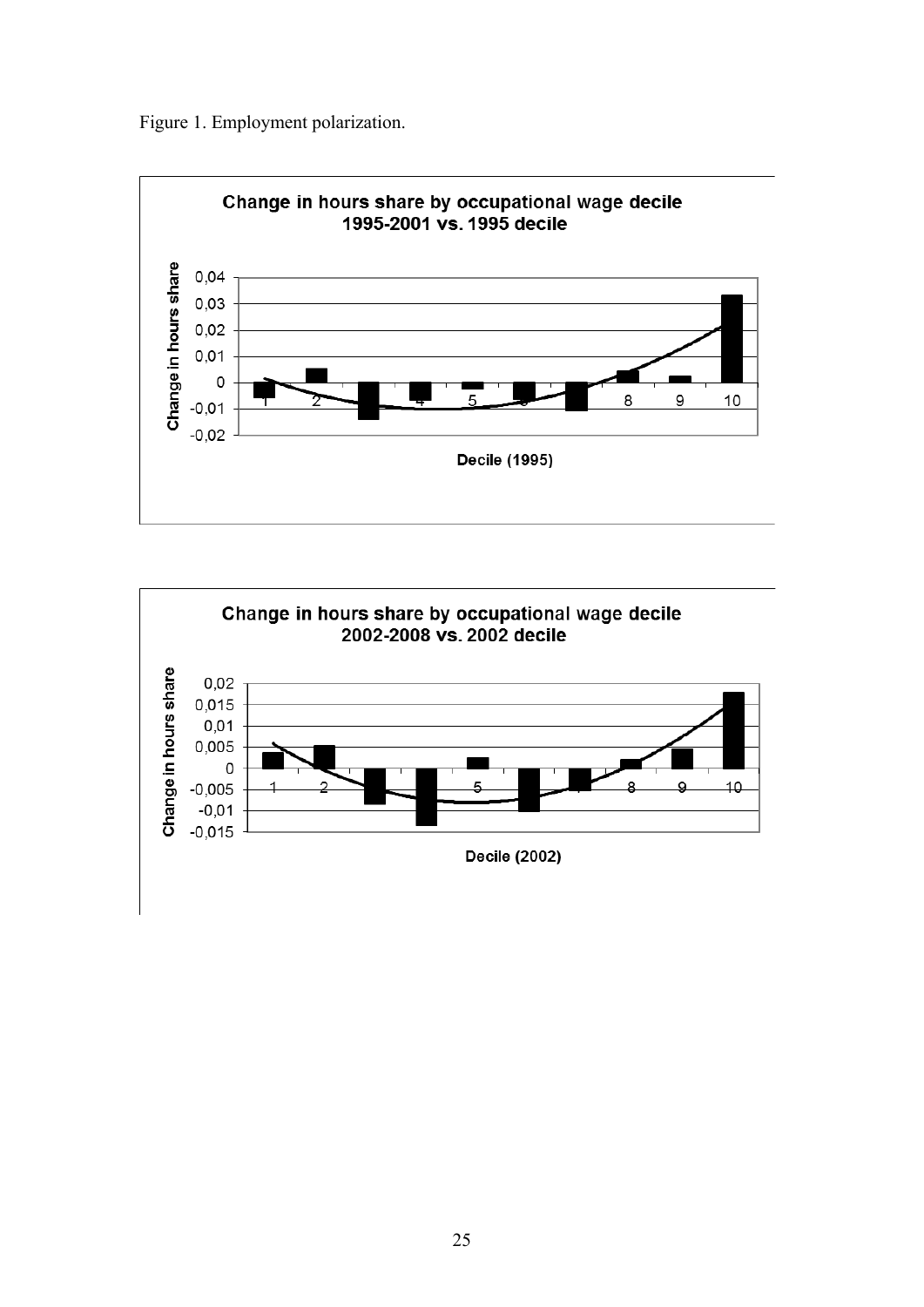

Figure 2. Development of Abstract, Routine and Service task importance.

*Note:* Hours weighted means of task variables across 3-digit occupations.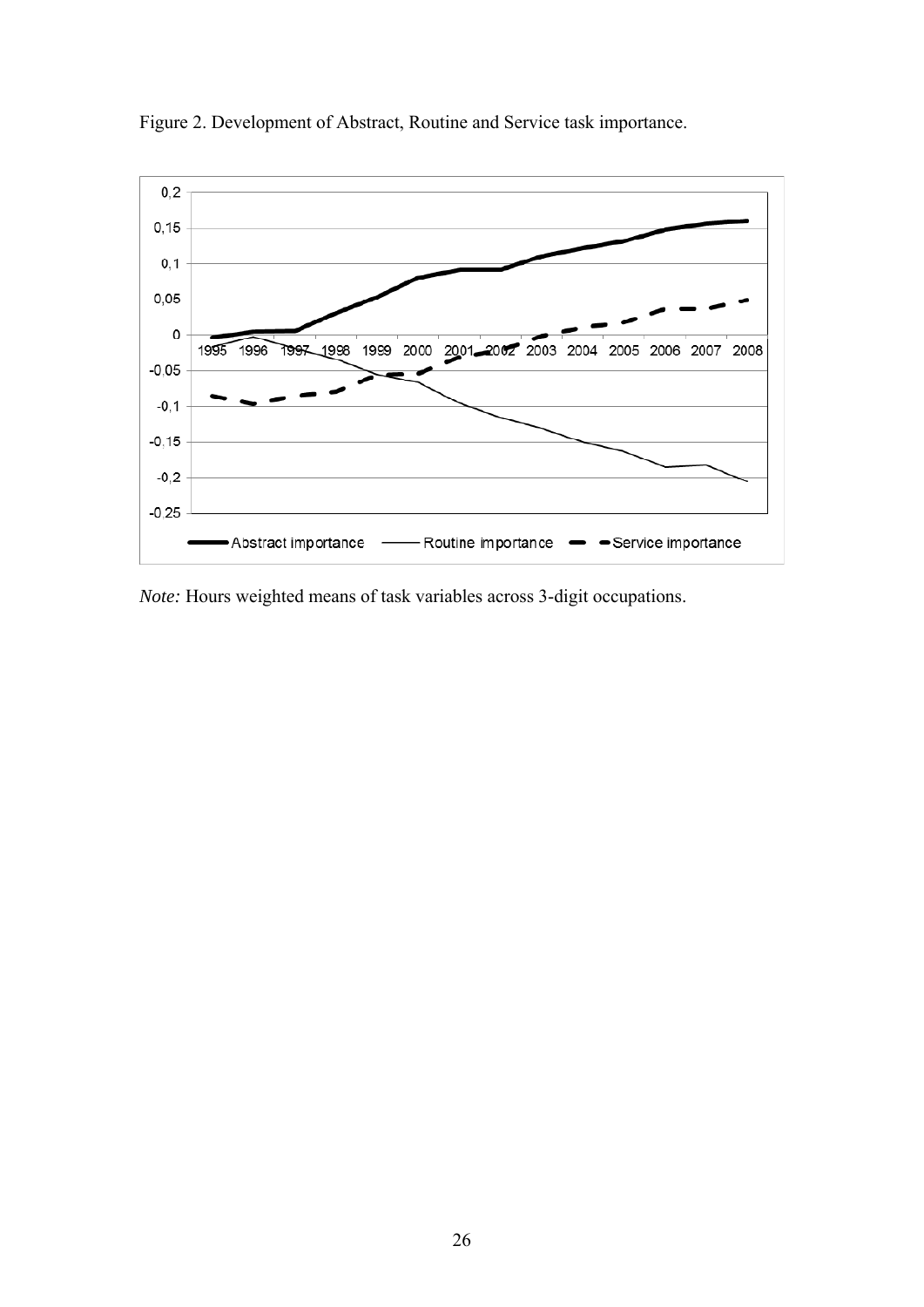

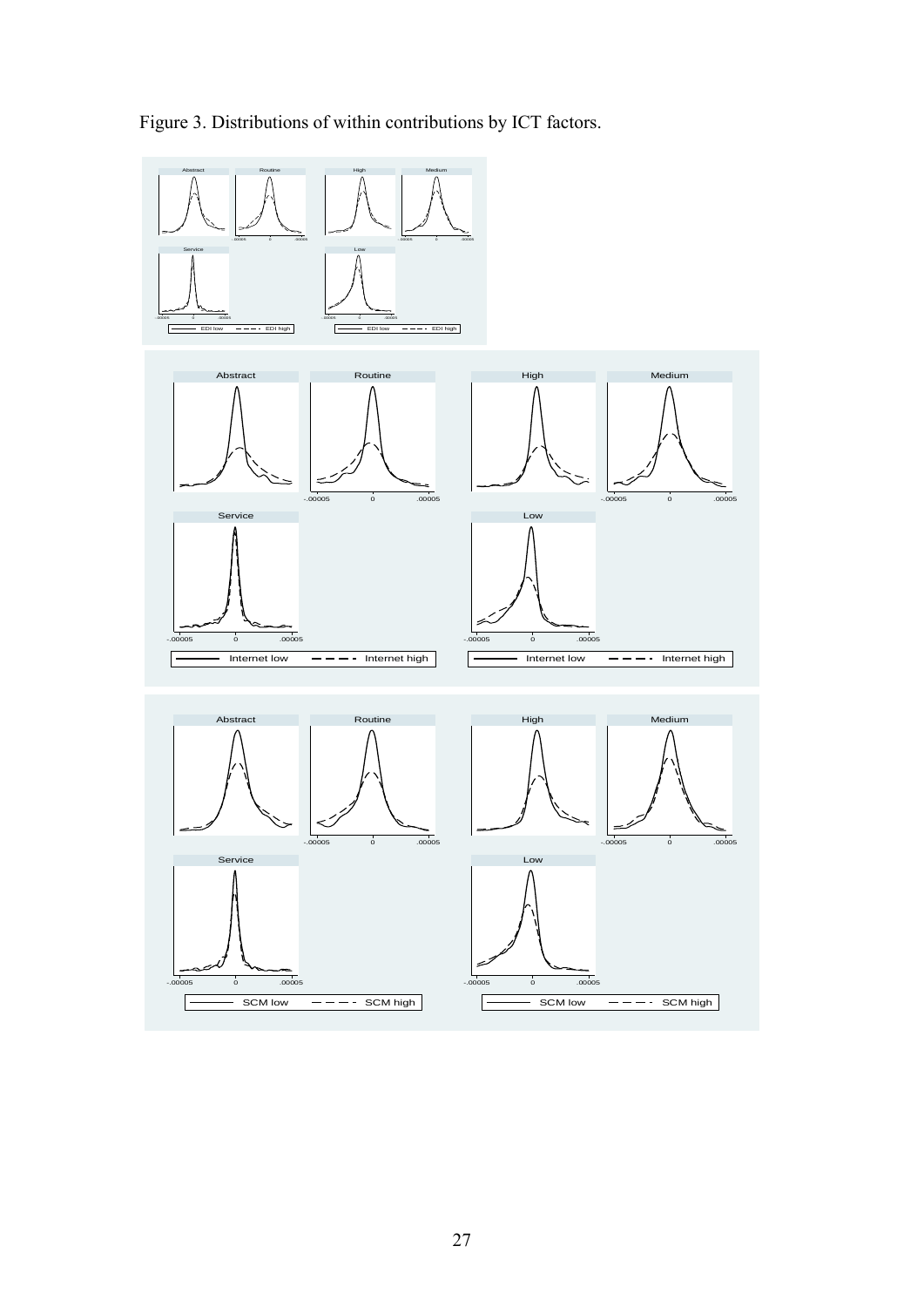Table 1. Decompositions for wage bill share by education.

| Period          | Education              |       | Within Between Entry Exit Total (2008)            |  |                                          | Share |
|-----------------|------------------------|-------|---------------------------------------------------|--|------------------------------------------|-------|
| 2002-2008 Basic |                        |       | $-0.051$ $-0.001$ $0.012$ $-0.006$ $-0.046$ 0.138 |  |                                          |       |
|                 | 2002-2008 Intermediate |       | $-0.018$ 0.001 $-0.004$ $-0.007$ $-0.028$ 0.571   |  |                                          |       |
| 2002-2008 High  |                        | 0.068 |                                                   |  | $0.000$ $-0.007$ $0.013$ $0.074$ $0.291$ |       |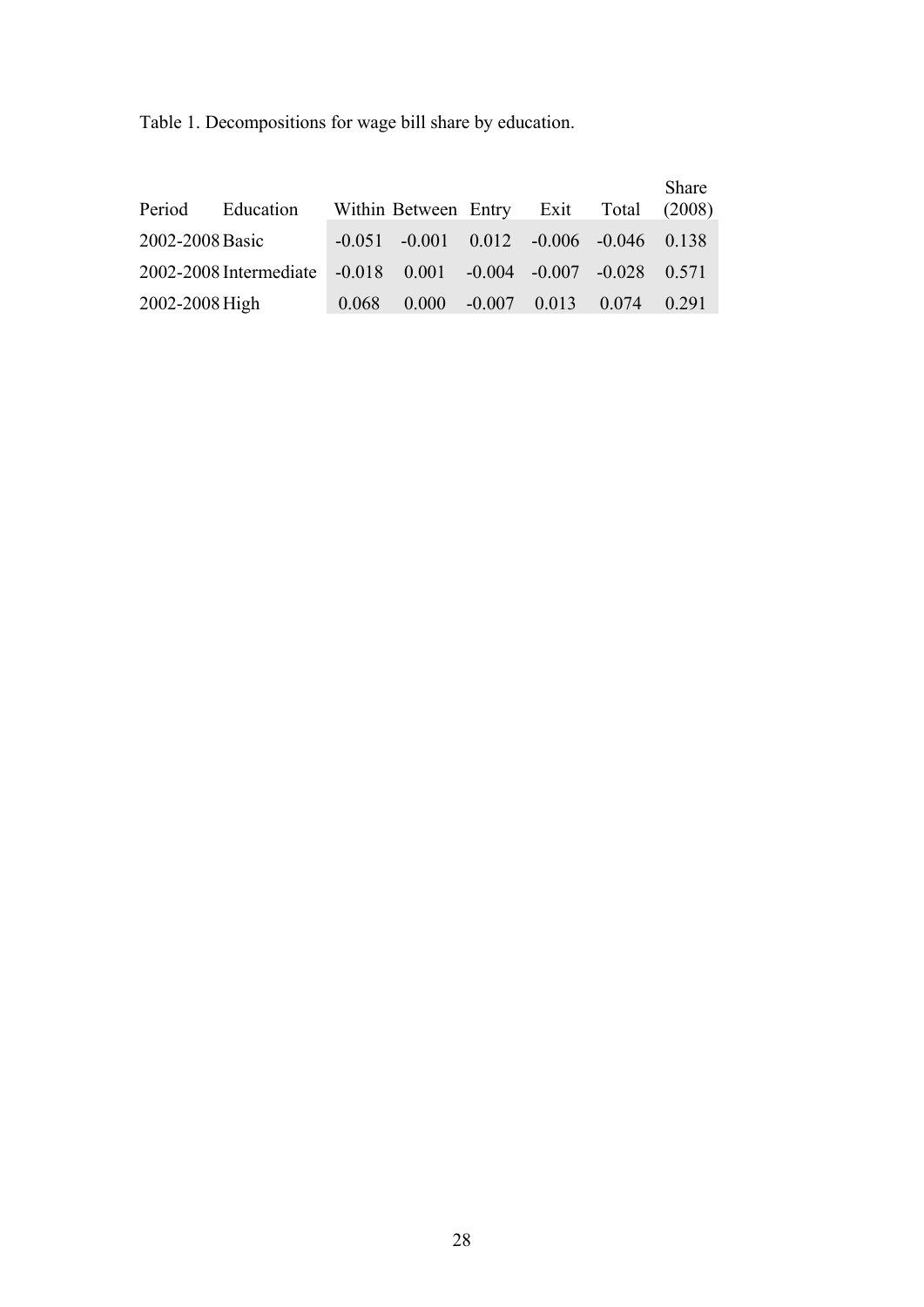Table 2. Decompositions for wage bill share by occupation.

| Period             | Occupation Within Between Entry Exit Total (2008) |                                                     |  |               | Share |
|--------------------|---------------------------------------------------|-----------------------------------------------------|--|---------------|-------|
| 2002-2008 Abstract |                                                   | $0.045$ $0.004$ $-0.004$ $0.000$                    |  | $0.045$ 0.464 |       |
| 2002-2008 Routine  |                                                   | $-0.038$ $-0.019$ $-0.001$ $0.001$ $-0.057$ $0.450$ |  |               |       |
| 2002-2008 Service  |                                                   | $-0.007$ $0.015$ $0.005$ $-0.001$ $0.012$ $0.086$   |  |               |       |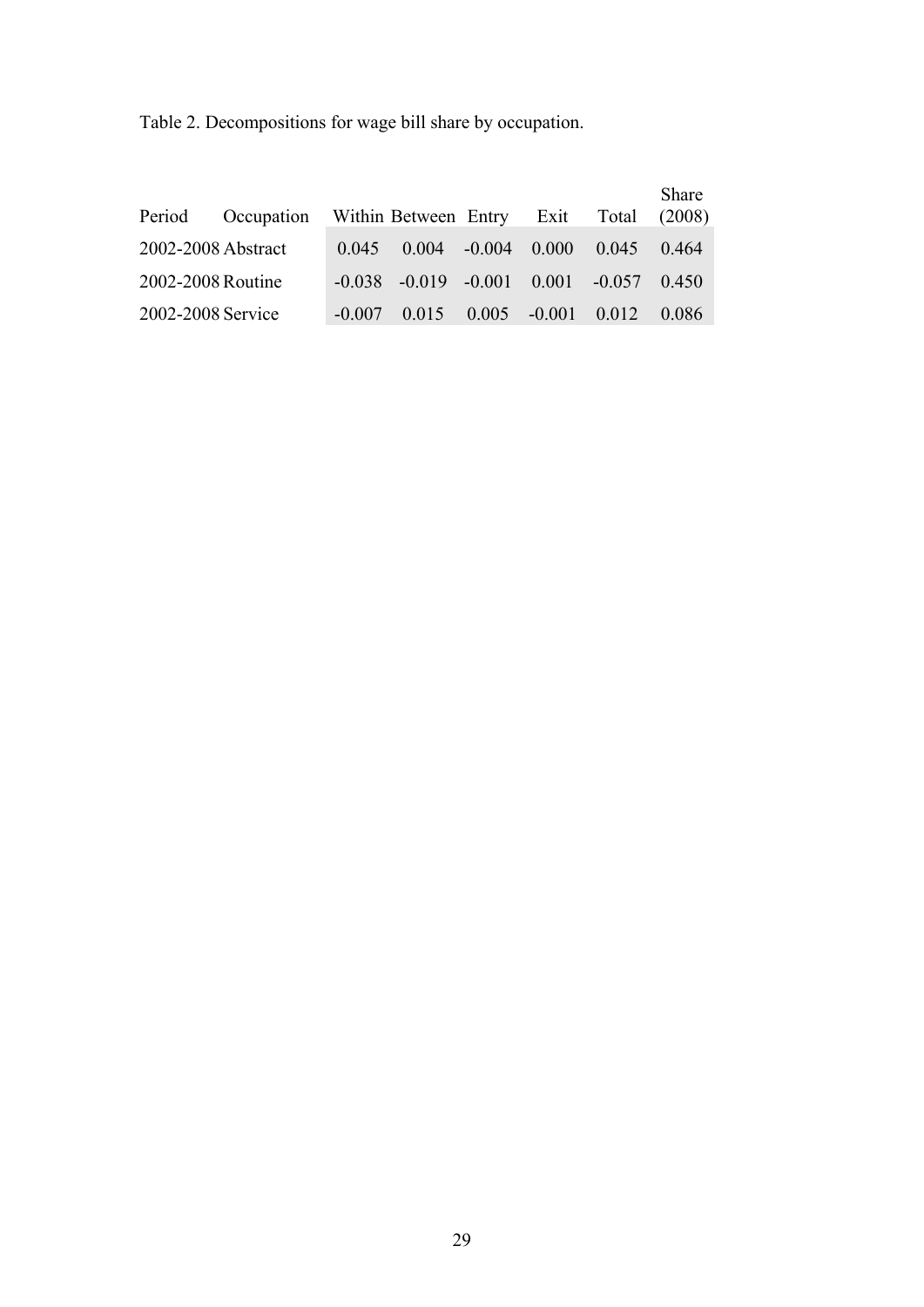| Table 3. Regressions for the change in wage bill shares by education group. |  |  |
|-----------------------------------------------------------------------------|--|--|

| Variable                  | High        |             | Medium      |             | Low         |             |
|---------------------------|-------------|-------------|-------------|-------------|-------------|-------------|
|                           | (1)         | (2)         | (1)         | (2)         | (1)         | (2)         |
| <b>ICT</b> Factors        | <b>OLS</b>  | IV          | <b>OLS</b>  | IV          | <b>OLS</b>  | IV          |
| <b>EDI</b>                | $0.040***$  | 0.023       | $-0.020*$   | 0.017       | $-0.024***$ | $-0.046$    |
|                           | (0.011)     | (0.064)     | (0.011)     | (0.060)     | (0.006)     | (0.041)     |
| Internet                  | $0.050***$  | 0.086       | $-0.029*$   | $-0.149**$  | $-0.031**$  | $-0.075$    |
|                           | (0.018)     | (0.069)     | (0.016)     | (0.062)     | (0.012)     | (0.067)     |
| <b>SCM</b>                | $0.019*$    | 0.070       | $-0.008$    | $-0.096*$   | $-0.013**$  | $-0.085**$  |
|                           | (0.011)     | (0.061)     | (0.009)     | (0.056)     | (0.006)     | (0.035)     |
|                           |             |             |             |             |             |             |
| Lagged dependent          | $-0.215***$ | $-0.207***$ | $-0.260***$ | $-0.243***$ | $-0.431***$ | $-0.396***$ |
| (level)                   | (0.045)     | (0.046)     | (0.052)     | (0.051)     | (0.068)     | (0.069)     |
|                           |             |             |             |             |             |             |
| ln(Size)                  | $-0.004$    | $-0.008$    | $-0.001$    | 0.008       | $0.004**$   | $0.014**$   |
|                           | (0.003)     | (0.009)     | (0.003)     | (0.008)     | (0.002)     | (0.006)     |
|                           |             |             |             |             |             |             |
| ln(Capital-output) ratio  | 0.004       | 0.003       | $-0.0004$   | 0.001       | $-0.005*$   | $-0.004$    |
|                           | (0.004)     | (0.004)     | (0.003)     | (0.004)     | (0.003)     | (0.003)     |
|                           |             |             |             |             |             |             |
| $F-test/Chi^2$ (industry) | 23.0        | 497.2       | 8.65        | 176.5       | 85.4        | 563.5       |
|                           | (0.000)     | (0.000)     | (0.000)     | (0.000)     | (0.000)     | (0.000)     |
|                           |             |             |             |             |             |             |
| ${\bf N}$                 | 1110        | 1110        | 1110        | 1110        | 1110        | 1100        |
|                           |             |             |             |             |             |             |
| First stage F-tests:      |             |             |             |             |             |             |
| Lagged dependent          |             | 998.3       |             | 263.6       |             | 384.3       |
| <b>EDI</b>                |             | 24.1        |             | 23.5        |             | 25.5        |
| Internet                  |             | 12.8        |             | 12.4        |             | 12.1        |
| <b>SCM</b>                |             | 6.7         |             | 5.9         |             | 7.7         |
| Over-identifying          |             | 8.33        |             | 2.01        |             | 12.7        |
| restrictions              |             | (0.08)      |             | (0.73)      |             | (0.01)      |
| Dependent Mean            | 0.052       | 0.052       | $-0.003$    | $-0.003$    | $-0.049$    | $-0.049$    |
| (weighted)                |             |             |             |             |             |             |

*Notes:* Weighted by the product of sampling weight and total working hours of the firm. Robust tvalues reported. The dependent variable is a six-year difference over the period 2002-2008. In columns (2) the level of the lagged dependent variable in 2002 is instrumented with its value in the previous year (2001) and the ICT factors are instrumented with three-digit industry values for factor scores as well as with firm level predicted values for the factor scores and firm routine intensity (see main text for more details).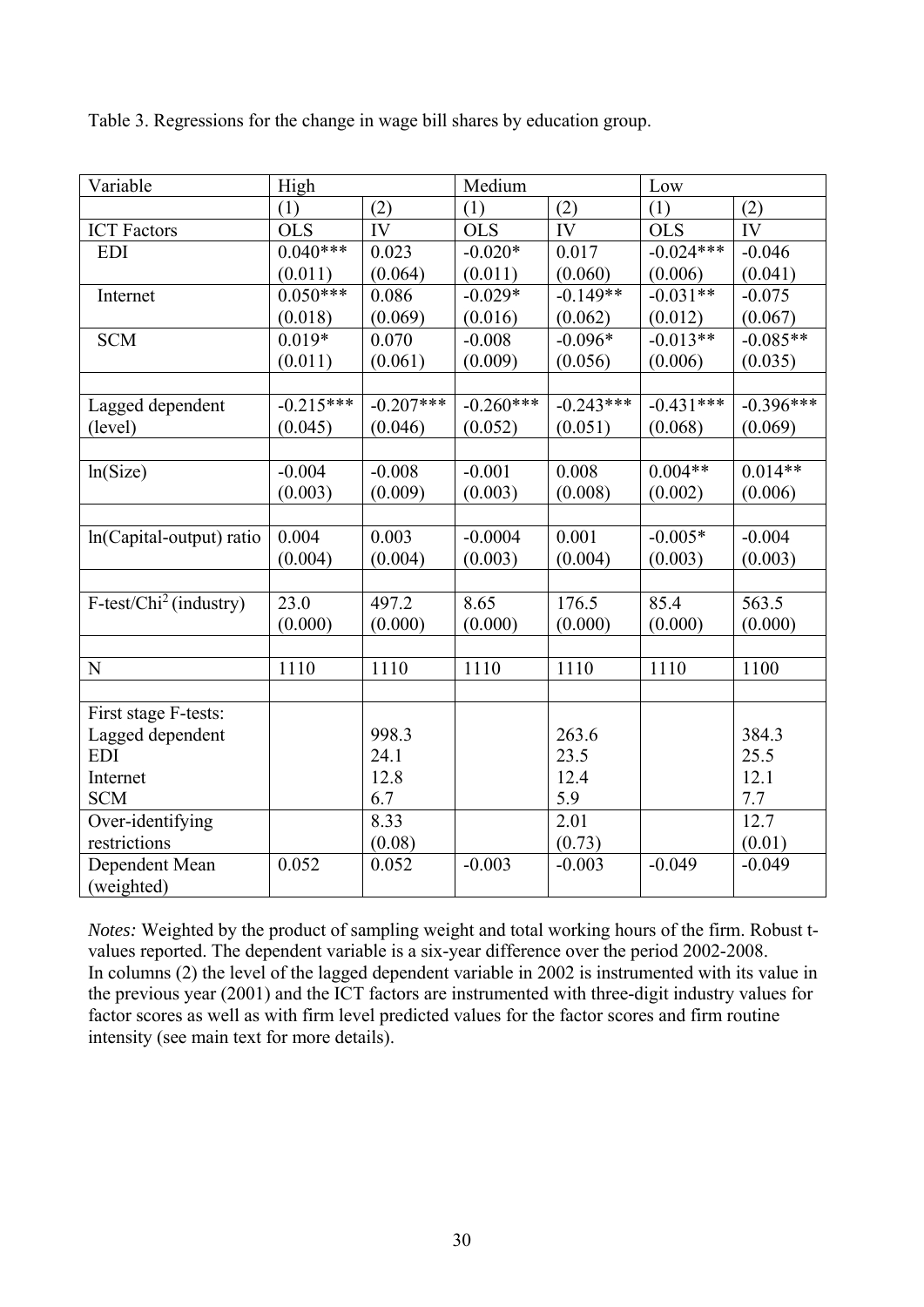| Variable                  | Abstract    |             | Routine     |             | Service     |             |
|---------------------------|-------------|-------------|-------------|-------------|-------------|-------------|
|                           | (1)         | (2)         | (1)         | (2)         | (1)         | (2)         |
| <b>ICT Factors</b>        | <b>OLS</b>  | IV          | <b>OLS</b>  | IV          | <b>OLS</b>  | IV          |
| <b>EDI</b>                | $0.056***$  | 0.176       | $-0.043*$   | $-0.117$    | $-0.011***$ | $-0.049$    |
|                           | (0.017)     | (0.114)     | (0.016)     | (0.098)     | (0.004)     | (0.035)     |
| Internet                  | $0.083***$  | $0.336**$   | $-0.075**$  | $-0.240**$  | $-0.009$    | $-0.105$    |
|                           | (0.029)     | (0.147)     | (0.030)     | (0.119)     | (0.010)     | (0.069)     |
| <b>SCM</b>                | 0.021       | $0.277**$   | $-0.016$    | $-0.194**$  | $-0.006$    | $-0.093**$  |
|                           | (0.016)     | (0.121)     | (0.016)     | (0.097)     | (0.004)     | (0.044)     |
|                           |             |             |             |             |             |             |
| Lagged dependent          | $-0.243***$ | $-0.253***$ | $-0.267***$ | $-0.253***$ | $-0.166$    | $-0.337***$ |
| (level)                   | (0.048)     | (0.048)     | (0.042)     | (0.045)     | (0.136)     | ((0.115)    |
|                           |             |             |             |             |             |             |
|                           |             |             |             |             |             |             |
| ln(Size)                  | $-0.015***$ | $-0.053***$ | $0.010**$   | $0.036***$  | $0.004***$  | $0.018**$   |
|                           | (0.005)     | (0.019)     | (0.005)     | (0.015)     | (0.002)     | (0.008)     |
|                           |             |             |             |             |             |             |
| ln(Capital-output) ratio  | $0.021***$  | $0.016**$   | $-0.019***$ | $-0.016**$  | $-0.003*$   | $-0.0003$   |
|                           | (0.007)     | (0.008)     | (0.007)     | (0.007)     | (0.002)     | (0.002)     |
|                           |             |             |             |             |             |             |
| $F-test/Chi^2$ (industry) | 21.9        | 379.6       | 5.2         | 135.3       | 5.0         | 175.9       |
|                           | (0.000)     | (0.000)     | (0.000)     | (0.000)     | (0.000)     | (0.000)     |
|                           |             |             |             |             |             |             |
| $\mathbf N$               | 1110        | 1110        | 1110        | 1110        | 1110        | 1110        |
|                           |             |             |             |             |             |             |
| First stage F-tests:      |             |             |             |             |             |             |
| Lagged dependent          |             | 200.4       |             | 281.7       |             | 14.6        |
| <b>EDI</b>                |             | 23.6        |             | 23.4        |             | 23.9        |
| Internet                  |             | 12.1        |             | 12.2        |             | 12.2        |
| <b>SCM</b>                |             | 6.2         |             | 6.1         |             | 6.2         |
| Over-identifying          |             | 6.62        |             | 4.42        |             | 16.7        |
| restrictions              |             | (0.16)      |             | (0.35)      |             | (0.002)     |
| Dependent Mean            | 0.031       | 0.031       | $-0.030$    | $-0.030$    | $-0.002$    | $-0.002$    |
| (weighted)                |             |             |             |             |             |             |

Table 4. Regressions for the change in wage bill shares by occupation group.

*Notes:* Weighted by the product of sampling weight and total working hours of the firm. Robust tvalues reported. The dependent variable is a six-year difference over the period 2002-2008. In columns (2) the level of the lagged dependent variable in 2002 is instrumented with its value in the previous year (2001) and the ICT factors are instrumented with three-digit industry values for factor scores as well as with firm level predicted values for the factor scores and firm routine intensity (see main text for more details).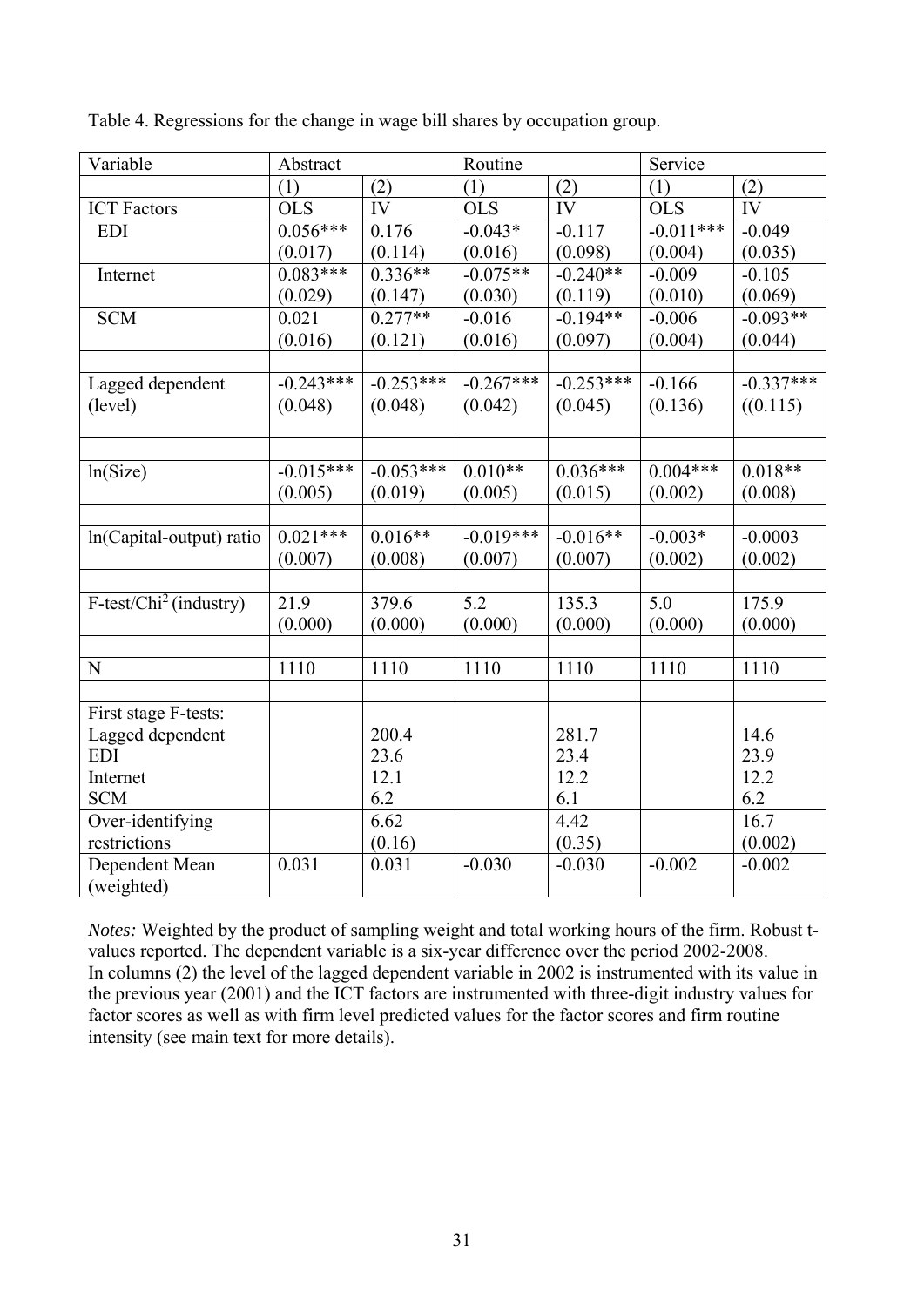Appendix 1. Variables and definitions for terms used in the ICT survey (Source: Statistics Finland)

Variables

| PC.             | Firm uses computers                                                                                                                                                                                                                                      |
|-----------------|----------------------------------------------------------------------------------------------------------------------------------------------------------------------------------------------------------------------------------------------------------|
| <b>INTER</b>    | Firm has Internet connection                                                                                                                                                                                                                             |
| <b>WEB</b>      | Firm has a website                                                                                                                                                                                                                                       |
| <b>EPURCH</b>   | Firm orders through computer networks (websites or EDI)                                                                                                                                                                                                  |
| <b>ESALES</b>   | Firm sells through computer networks (websites or EDI; not email orders)                                                                                                                                                                                 |
| <b>BROAD</b>    | Firm has broadband (ADSL, SDSL, cable modem; faster than ISDN)                                                                                                                                                                                           |
| <b>MOB</b>      | Firm has mobile access to internet (laptop, mobile phone; 3G, 4G or slower)                                                                                                                                                                              |
| <b>ERP</b>      | Firm has Enterprise Resource Planning system (ERP program); 2006 onwards                                                                                                                                                                                 |
| <b>SCMT</b>     | Sharing Supply Chain Management (SCM) data with suppliers using computer<br>networks (inc. Internet); regular exchange of information on demand forecasts,<br>inventories, production plans, delivery progress, product planning; available<br>2006-2009 |
| <b>SCMA</b>     | Sharing SCM data with customers; see above; available 2006-2009                                                                                                                                                                                          |
| <b>CRMINF</b>   | Management and sharing of customer information with other business<br>functions within firm; 2006 onwards                                                                                                                                                |
| <b>CRMANA</b>   | Firm analyses customer information for marketing purposes (price setting,<br>promoting sales, choosing delivery channels); 2006 onwards                                                                                                                  |
| <b>AUTTIED</b>  | Electronic data interchange used                                                                                                                                                                                                                         |
|                 | AUTLASVA Receiving e-invoices using electronic data interchange; available 2007-2009                                                                                                                                                                     |
| <b>AUTLASLA</b> | Sending e-invoices using electronic data interchange; available 2007-2009                                                                                                                                                                                |
| <b>AUTKULJ</b>  | Using electronic data interchange in sending transport documents; available<br>2007-2009                                                                                                                                                                 |

#### Definitions of some terms

#### Broadband

Broadband is a telecommunications connection with a capacity of at least 256 Kbps. In the statistics on the use of information technology in enterprises, broadband has in practice been defined through the type of technology used in the connection as either DSL (e.g., ADSL) or other broadband connection (faster than a traditional telephone modem or ISDN).

### E-invoice

An e-invoice is an electronic invoice constructed according to a generally used message format, whose data can be handled and interpreted automatically. E-invoices are transmitted via a telecommunications service provider or a bank. E.g, Finvoice, eInvoice, TEAPPSXML, PostiXML.

### E-mail invoice

An e-mail invoice is an invoice sent as a pdf-file attached to an e-mail.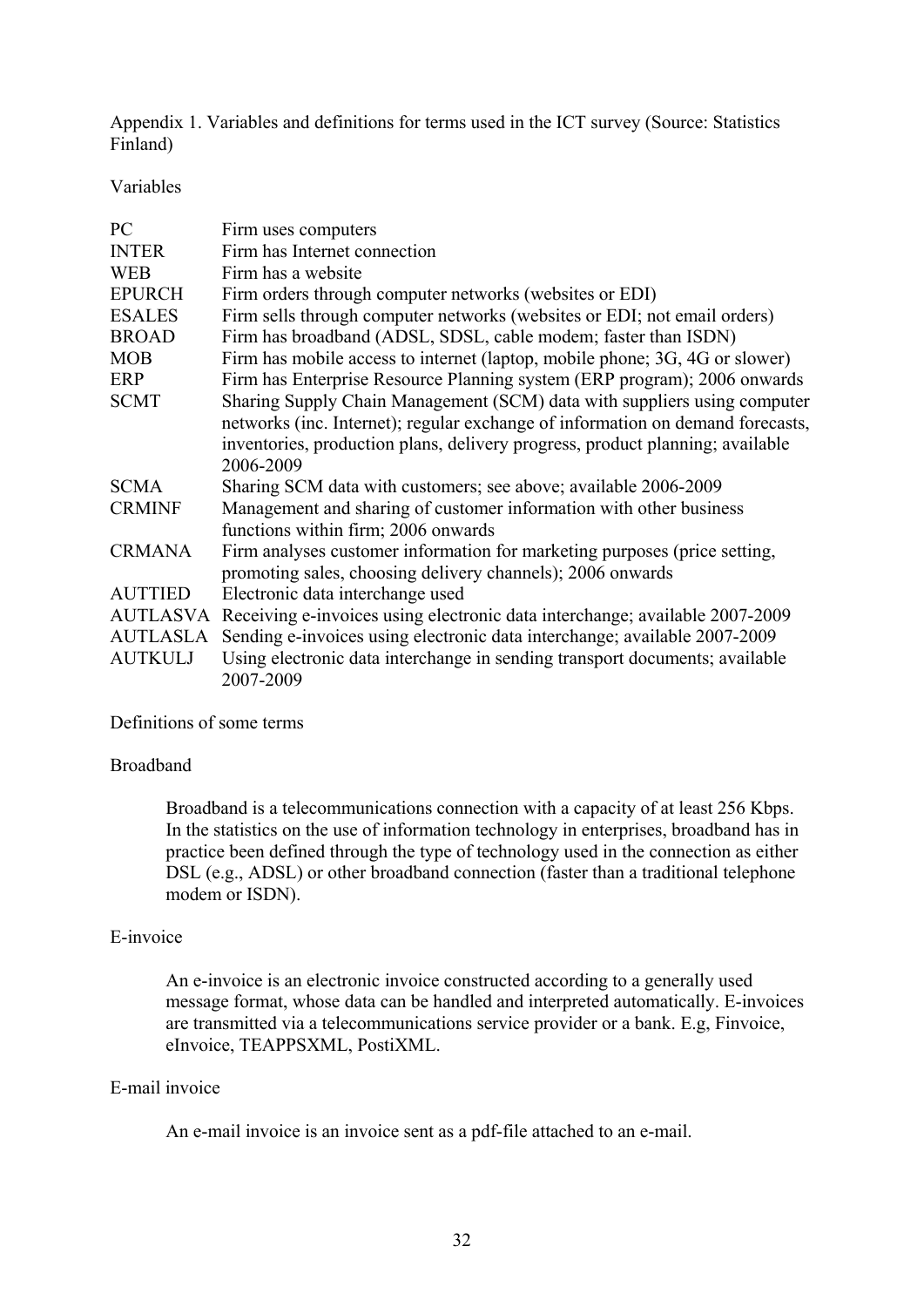#### EDI

EDI (Electronic Data Interchange) is a procedure by which information located in an enterprise's data system is used to produce a specified data flow that is transmitted electronically to a receiving enterprise, where it is directly incorporated into the data system (e.g., order, payment order for invoice, price list or product catalogue).

#### EDI commerce

EDI commerce is electronic commerce that takes place between enterprises through the medium of EDI.

#### EDI invoice

An EDI invoice is an electronic invoice in machine code according to the EDI structure standards. EDI invoices are often sent via a telecommunications service provider.

#### Electronic invoice

An electronic invoice is an invoice transmitted in electronic form: an EDI invoice, an e-invoice, an e-mail invoice or some other electronic invoice. Payments entered by a customer into an online banking system or direct debit are not electronic invoices.

#### Homepage

A homepage here is defined as an enterprise's own Internet homepages or its section in the homepages of a group. Homepages do not refer, for example, to publication of an enterprise's contact details on various company and address lists.

#### Internet sales

Internet sales are communications between a person and a data system. Online shopping, as defined here, is an order placed by completing and sending a ready-made electronic form on the Internet and shopping in actual Internet shops. Orders placed with a standard email message are not defined as online shopping. Purchases made on an extranet subject to the same conditions are also counted as Internet sales.

#### Online shopping

Online shopping is the ordering of goods and services via a computer network, regardless of payment or delivery method.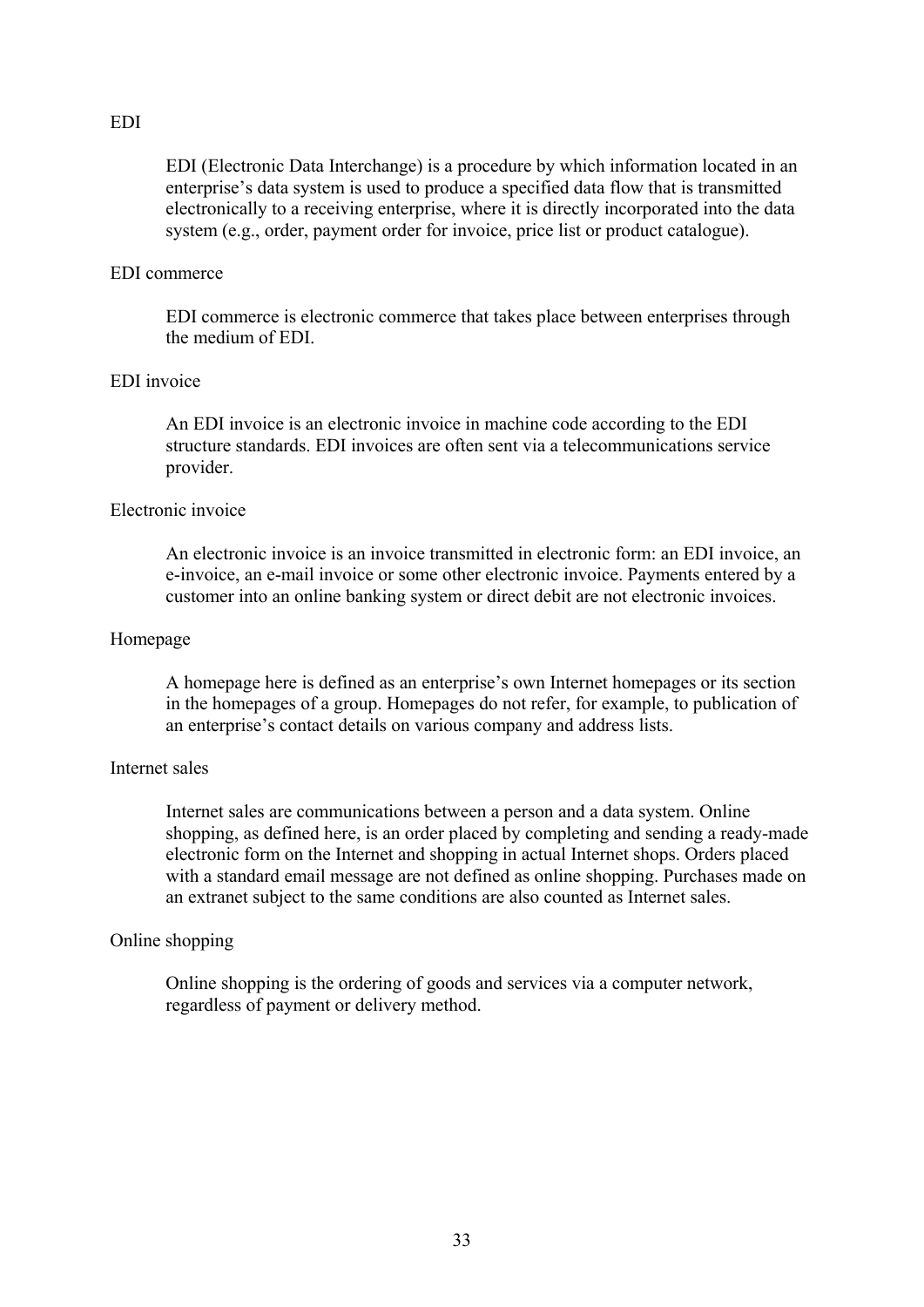Appendix 2. Factor analysis of ICT variables.

The variables in the ICT survey are (mostly) binary indicators. Factor analysis assumes that the observed variables are continuous (or at least ordinal), because they are modelled as linear combinations of continuous latent factors. One could proceed with a factor analysis for binary variables, which specifies a logistic link function between observed indicators and latent factors. Alternatively, one can continue to use ordinary factor analysis but base it on a tetrachoric correlation matrix. Tetrachoric correlations are estimates for the correlation coefficient of latent bivariate normal distribution based on observed binary variables. The results from factor analysis using tetrachoric correlations are usually similar to those from the binary factor analysis. The difference is mainly that tetrachoric correlations treat binary variables as incompletely observed underlying variables rather than observed items of latent factors.

We used tetrachoric correlations for the 16 binary indicators of the usage of different aspects of ICT in the firms in the ICT survey. Using orthogonal rotation and the principal factors method yielded the following rotated factor loadings for three factors with eigenvalues greater than one.

| Variable                                         | Factor 1 | Factor 2  | Factor 3  | Uniqueness |
|--------------------------------------------------|----------|-----------|-----------|------------|
| Firm has website                                 | 0.1322   | 0.8854    | $-0.1564$ | 0.1742     |
| Firm has broadband                               | 0.1354   | 0.7020    | 0.3243    | 0.3837     |
| Firm has mobile access to internet               | 0.2011   | 0.7382    | 0.2517    | 0.3513     |
| Firm orders through computer networks            | 0.2590   | 0.5490    | 0.3133    | 0.5333     |
| Firm sells through computer networks             | 0.4405   | 0.5793    | 0.1155    | 0.4570     |
| Firm has Enterprise Resource Planning            | 0.2516   | 0.6405    | 0.3845    | 0.3786     |
| Shares SCM data with suppliers                   | 0.3013   | 0.0714    | 0.8988    | 0.0963     |
| Shares SCM data with customers                   | 0.2640   | 0.2855    | 0.8003    | 0.2083     |
| Shares customer information (within firm)        | 0.1774   | 0.6967    | 0.3841    | 0.3356     |
| Analyses customer information for marketing      | 0.1907   | 0.6689    | 0.4096    | 0.3484     |
| Receives e-invoices via electronic data exchange | 0.7500   | 0.3795    | 0.0792    | 0.2872     |
| Sending e-invoices via electronic data exchange  | 0.7880   | 0.4563    | 0.0414    | 0.1692     |
| Electronic data interchange used                 | 0.9605   | 0.1052    | 0.2008    | 0.0260     |
| Receiving orders                                 | 0.7872   | 0.2495    | 0.2425    | 0.2593     |
| To suppliers                                     | 0.7729   | $-0.1093$ | 0.3617    | 0.2598     |
| Sending transport documents                      | 0.7375   | 0.1138    | 0.3758    | 0.3020     |

Table A1. Rotated factor loadings (pattern matrix) and unique variances

Source: ICT panel 2001-2009 (information refers to the end of previous year, i.e., 2000- 2008). Variables are indicators that the firm has or utilizes the technology indicated by the variable name.

Factor 1: Loads on using automated data exchange for sending and receiving invoices and orders and sending transport documents. We call this factor EDI (for electronic data interchange).

Factor 2: Loads on firm having a website and access to internet, selling and placing orders via computer networks (website or EDI). It also loads on the firm having a special program (CRM) for sharing and analysing customer information within the firm, and the firm having Enterprise Resource Planning (ERP). We call this a general Internet factor.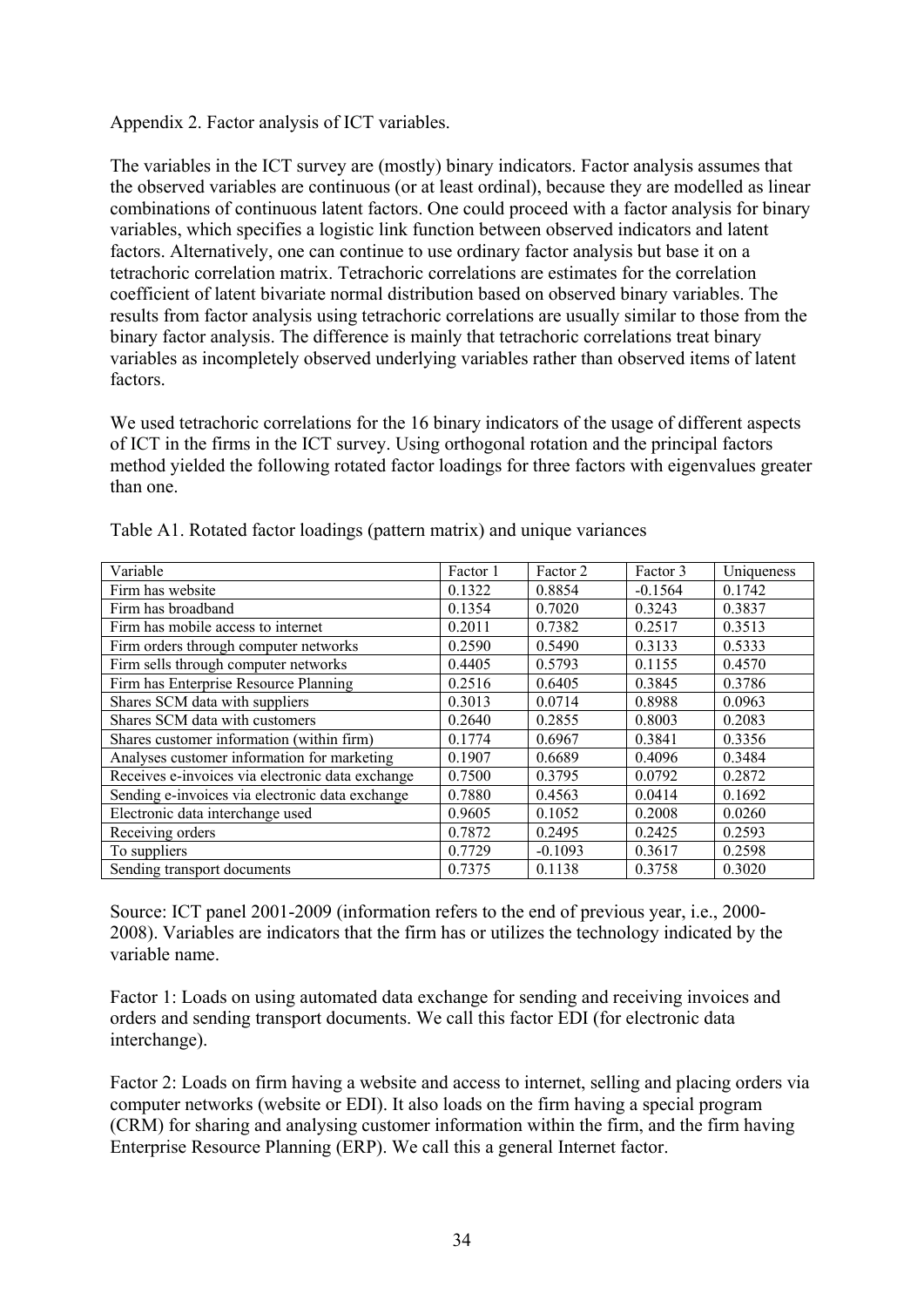Factor 3: Loads on sharing supply chain management (SCM) data with suppliers or customers via computers (demand forecasts, inventory levels, production plans, deliveries, product planning information); we call this factor SCM.